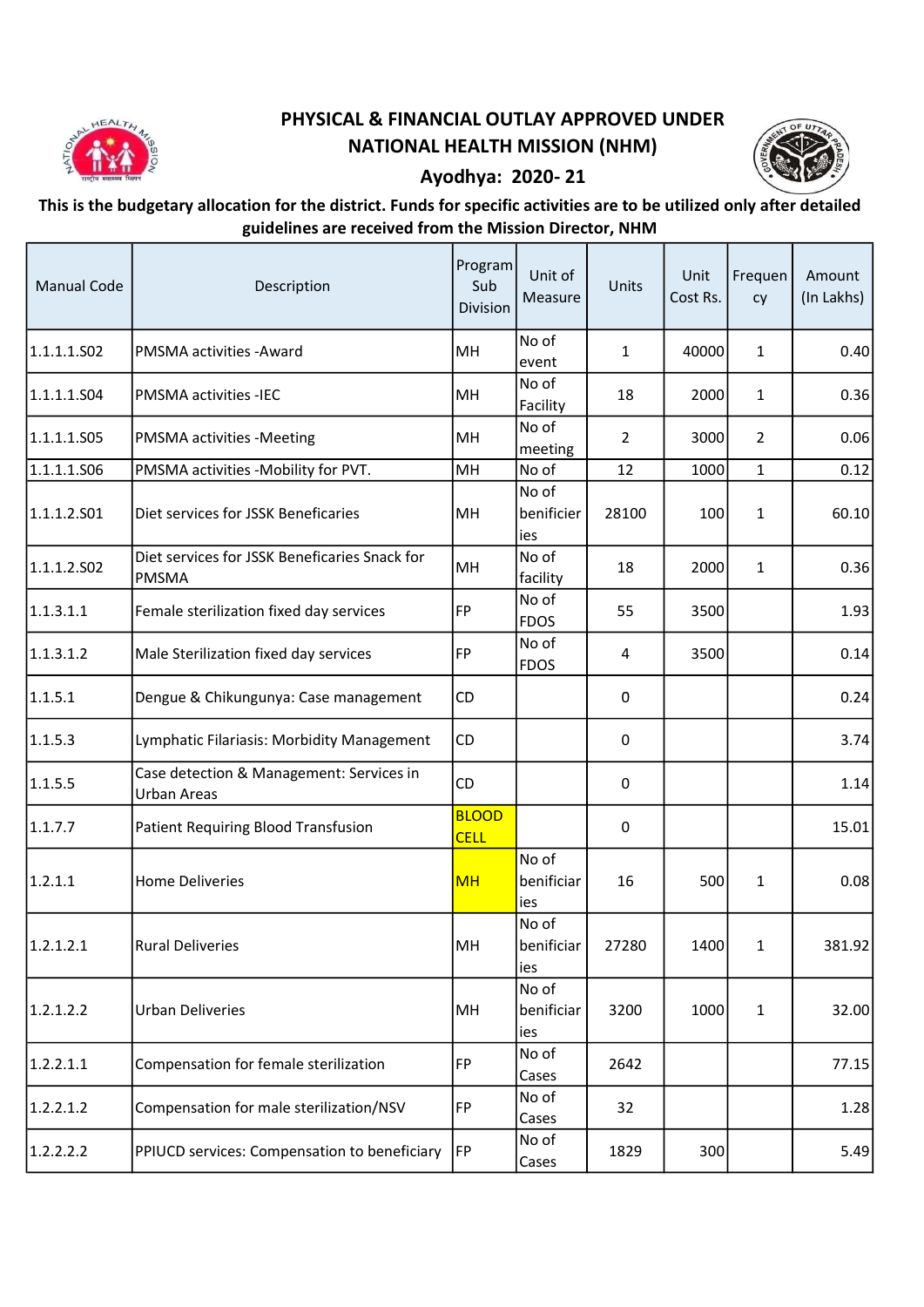| <b>Manual Code</b> | Description                                                                              | Program<br>Sub<br>Division  | Unit of<br>Measure   | Units          | Unit<br>Cost Rs. | Frequen<br>cy | Amount<br>(In Lakhs) |
|--------------------|------------------------------------------------------------------------------------------|-----------------------------|----------------------|----------------|------------------|---------------|----------------------|
| 1.2.2.2.3          | PAIUCD Services: Compensation to beneficiary                                             | <b>FP</b>                   | No of<br>Cases       | 10             | 300              |               | 0.03                 |
| 1.2.2.2.4          | Injectable contraceptive incentive for<br>beneficiaries                                  | <b>FP</b>                   | No of<br>Cases       | 5775           | 100              |               | 5.78                 |
| 1.2.3.1            | Welfare allowance to patients for RCS                                                    | CD                          |                      | 80             |                  |               | 6.40                 |
| 1.2.3.2            | TB Patient Nutritional Support under Nikshay<br>Poshan Yojana                            | CD                          |                      | 0              |                  |               | 158.23               |
| 1.3.1.1            | SNCU                                                                                     | <b>CH</b>                   | No of<br>Facility    | $\mathbf{1}$   |                  |               | 11.00                |
| 1.3.1.2            | <b>NBSU</b>                                                                              | <b>CH</b>                   | No of<br>Facility    | 3              | 5000             | 12            | 1.80                 |
| 1.3.1.4            | <b>NRCs</b>                                                                              | <b>CH</b>                   | No of<br>Facility    | $\mathbf{1}$   |                  |               | 7.80                 |
| 1.3.1.6            | <b>AH/ RKSK Clinics</b>                                                                  | <b>RKSK</b>                 |                      | 13             |                  |               | 2.08                 |
| 1.3.1.7.502        | Phone and Internet Charges for DEIC Manager                                              | <b>RBSK</b>                 | no of<br><b>DEIC</b> | 0              | 2000             | 1             | 0.02                 |
| 1.3.1.8            | District NCD Clinic                                                                      |                             |                      | $\mathbf 0$    |                  |               | 1.00                 |
| 1.3.1.9            | CHC NCD Clinic: Mobility, Miscellaneous &<br>Contingencies                               | <b>NCD</b>                  |                      | 0              |                  |               | 12.00                |
| 1.3.2.4            | Consumables for computer including provision<br>for internet access for strengthening RI | RI                          | No.                  | 0              | 1000             | 12            | 0.12                 |
| 1.3.2.6.S01        | IMEP Services- BMW- DH                                                                   | <b>IMEP</b>                 |                      | 648            |                  |               | 85.15                |
| 1.3.2.6.502        | IMEP Services- BMW- CHC/BPHC                                                             | <b>IMEP</b>                 |                      | 376            |                  |               | 49.41                |
| 1.3.2.6.503        | IMEP Services- BMW Block Level UPHC &<br>District Level UPHC                             | <b>IMEP</b>                 |                      | 12             |                  |               | 1.58                 |
| 1.3.2.6.S04        | <b>IMEP Services - BMW-MCH Wing</b>                                                      | <b>IMEP</b>                 |                      | 100            |                  |               | 13.14                |
| 1.3.2.6.S05        | IMEP Services- BMW-TRAUMA CENTERS                                                        | <b>IMEP</b>                 |                      | 10             |                  |               | 1.31                 |
| 1.3.2.6.506        | IMEP Services- Machnized Cleaning - DH                                                   | <b>IMEP</b>                 |                      | $\mathbf 0$    |                  |               | 240.77               |
| 1.3.2.6.507        | IMEP Services- Machnized Cleaning - MCH<br>Wing (100 Bed)                                | <b>IMEP</b>                 |                      | $\mathbf{1}$   |                  |               | 35.53                |
| 1.3.2.6.508        | IMEP Services- Mannual Laundry-DH & MCH<br>Wing (100 Bed)                                | <b>IMEP</b>                 |                      | 0              |                  |               | 28.08                |
| 1.3.2.6.509        | IMEP Services- Mechanized Laundry- 50<br>District Level Hospital                         | <b>IMEP</b>                 |                      | $\overline{2}$ |                  |               | 48.91                |
| 1.3.2.6.510        | IMEP Services- Cleaning - CHC/BPHC                                                       | <b>IMEP</b>                 |                      | 376            |                  |               | 24.74                |
| 1.3.2.6.S12        | IMEP Services-Cleaning -TRAUMA CENTERS                                                   | <b>IMEP</b>                 |                      | 10             |                  |               | 0.66                 |
| 1.3.2.6.513        | <b>IMEP Services-Cleaniness - Sub Centers</b>                                            | <b>IMEP</b>                 |                      | 246            |                  |               | 14.76                |
| 1.3.2.6.S15        | POL for generator-DH                                                                     | <b>IMEP</b>                 |                      | 0              |                  |               | 12.60                |
| 1.3.2.6.516        | POL for generator -CHC and BPHC                                                          | <b>IMEP</b>                 |                      | $\mathbf 0$    |                  |               | 15.75                |
| 2.1.3.1            | <b>Blood collection and Transport Vans</b>                                               | <b>BLOOD</b><br><b>CELL</b> | No of<br>units       | 0              | 660000           | $\mathbf{1}$  | 6.60                 |
| 2.2.1              | POL for Family Planning/Others                                                           | FP                          | No of<br><b>FDOS</b> | 42             | 1000             |               | 0.42                 |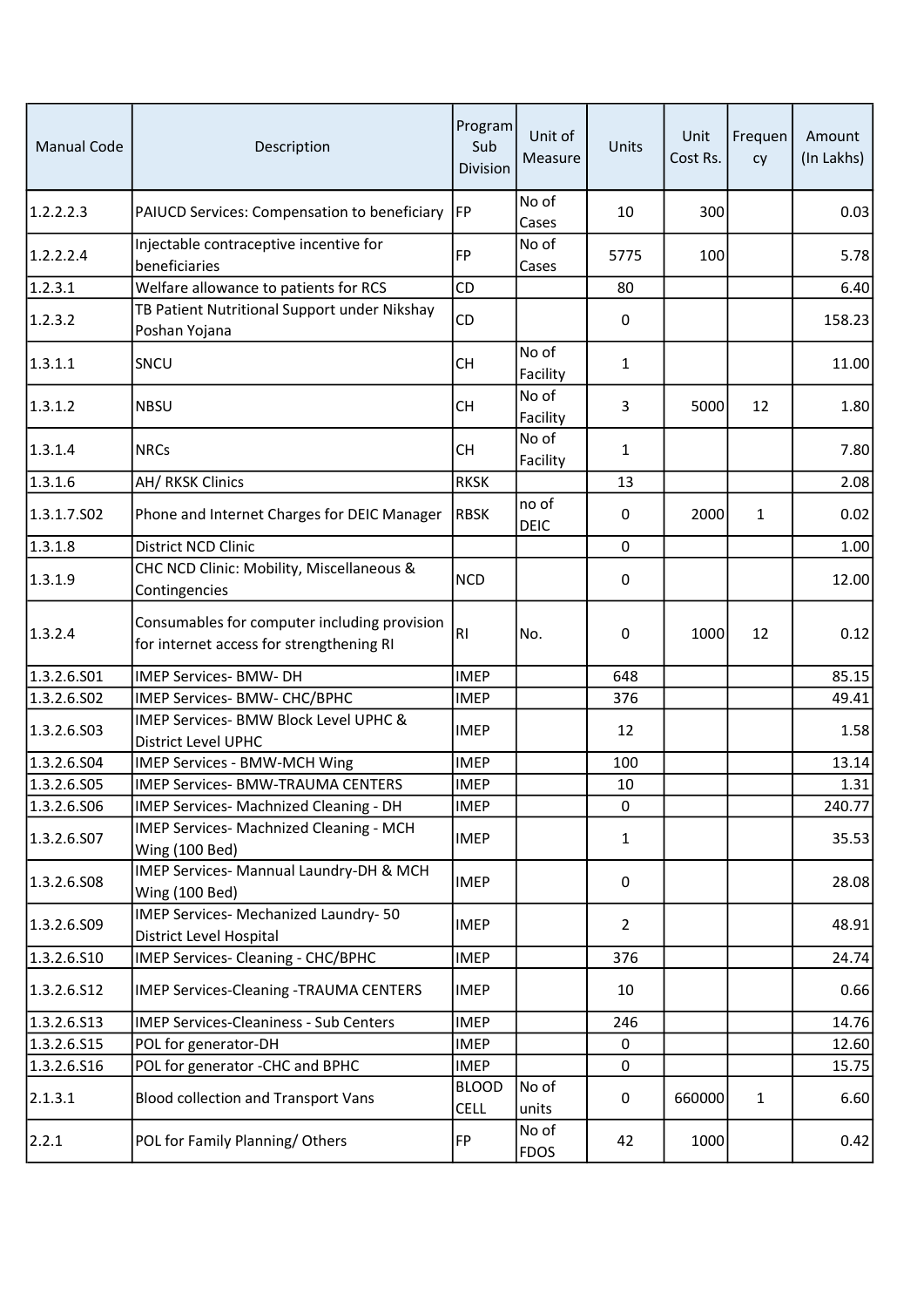| <b>Manual Code</b> | Description                                                                                                                                                                                      | Program<br>Sub<br>Division | Unit of<br>Measure                      | Units       | Unit<br>Cost Rs. | Frequen<br>cy | Amount<br>(In Lakhs) |
|--------------------|--------------------------------------------------------------------------------------------------------------------------------------------------------------------------------------------------|----------------------------|-----------------------------------------|-------------|------------------|---------------|----------------------|
| 2.2.2              | Mobility & Communication support for AH<br>counsellors & RKSK Coordinators                                                                                                                       | <b>RKSK</b>                | No of<br>Councelo                       | 13          | 1200             | 12            | 1.87                 |
| 2.2.3              | Mobility support for RBSK Mobile health team                                                                                                                                                     | <b>RBSK</b>                | No of<br>vehicles                       | 22          | 33000            | 12            | 87.12                |
| 2.2.4              | Support for RBSK: CUG connection per team<br>and rental                                                                                                                                          | <b>RBSK</b>                | No of<br>teams                          | 22          | 200              | 12            | 0.53                 |
| 2.3.1.1.2          | Monthly Village Health and Nutrition Days                                                                                                                                                        | RI                         | no of<br>sessions                       | 2947        | 100              | $\mathbf{1}$  | 2.95                 |
| 2.3.1.5            | Organizing Adolescent Health day                                                                                                                                                                 | <b>RKSK</b>                | No of                                   | 237         | 2500             | $\mathbf{1}$  | 5.93                 |
| 2.3.1.6            | Organising Adolescent Friendly Club meetings<br>at subcentre Level                                                                                                                               | <b>RKSK</b>                | No of<br><b>AFC</b>                     | 711         | 250              | 9             | 1.78                 |
| 2.3.1.9            | Focus on slum & underserved areas in urban<br>areas/alternative vaccinator for slums                                                                                                             | RI                         |                                         | 96          |                  |               | 2.02                 |
| 2.3.1.10           | Mobility support for mobile health team/<br>TA/DA to vaccinators                                                                                                                                 | R <sub>1</sub>             | No of<br>mobile<br>immuniza<br>tion Van | $\mathbf 0$ | 33000            |               | 5.94                 |
| 2.3.2.3            | DMHP: Targeted interventions at community<br>level Activities & interventions targeted at<br>schools, colleges, workplaces, out of school<br>adolescents, urban slums and suicide<br>prevention. | <b>NCD</b>                 |                                         | 0           |                  |               | 6.00                 |
| 2.3.2.5            | Tobacco Cessation Centre (TCC): Weekly FGD<br>with the tobacco users                                                                                                                             | <b>NCD</b>                 |                                         | 0           |                  |               | 0.52                 |
| 2.3.3.2            | Screening and free spectacles to school<br>children                                                                                                                                              | <b>NCD</b>                 |                                         | 0           |                  |               | 4.33                 |
| 2.3.3.3            | Screening and free spectacles for near work to<br>Old Person                                                                                                                                     | <b>NCD</b>                 |                                         | $\mathbf 0$ |                  |               | 4.33                 |
| 2.3.3.4.1          | Coverage of Public School                                                                                                                                                                        | <b>NCD</b>                 |                                         | $\mathbf 0$ |                  |               | 0.67                 |
| 2.3.3.4.2          | Coverage of Pvt. School                                                                                                                                                                          | <b>NCD</b>                 |                                         | 0           |                  |               | 2.00                 |
| 2.3.3.4.3          | Coverage of Public School in other's school<br>programme                                                                                                                                         | <b>NCD</b>                 |                                         | 0           |                  |               | 1.33                 |
| 2.3.3.4.4          | Coverage of Pvt. School in other's school<br>programme                                                                                                                                           | <b>NCD</b>                 |                                         | 0           |                  |               | 1.00                 |
| 2.3.3.4.5          | Sensitization campaign for college students                                                                                                                                                      | <b>NCD</b>                 |                                         | 0           |                  |               | 2.00                 |
| 3.1.1.1.1          | JSY Incentive to ASHA                                                                                                                                                                            | <b>MH</b>                  | No of<br>ASHA                           | 23200       | 600              | $\mathbf{1}$  | 139.20               |
| 3.1.1.1.2          | ASHA incentive under MAA programme @ Rs<br>100 per ASHA for quarterly mother's meeting                                                                                                           | <b>CH</b>                  | No of<br>meetings                       | 1804        | 100              |               | 3.61                 |
| 3.1.1.1.3.501      | Incentive for Home Based Newborn Care<br>programme Rural                                                                                                                                         | CH                         | No of<br>newborn                        | 39140       | 250              | $\mathbf{1}$  | 97.85                |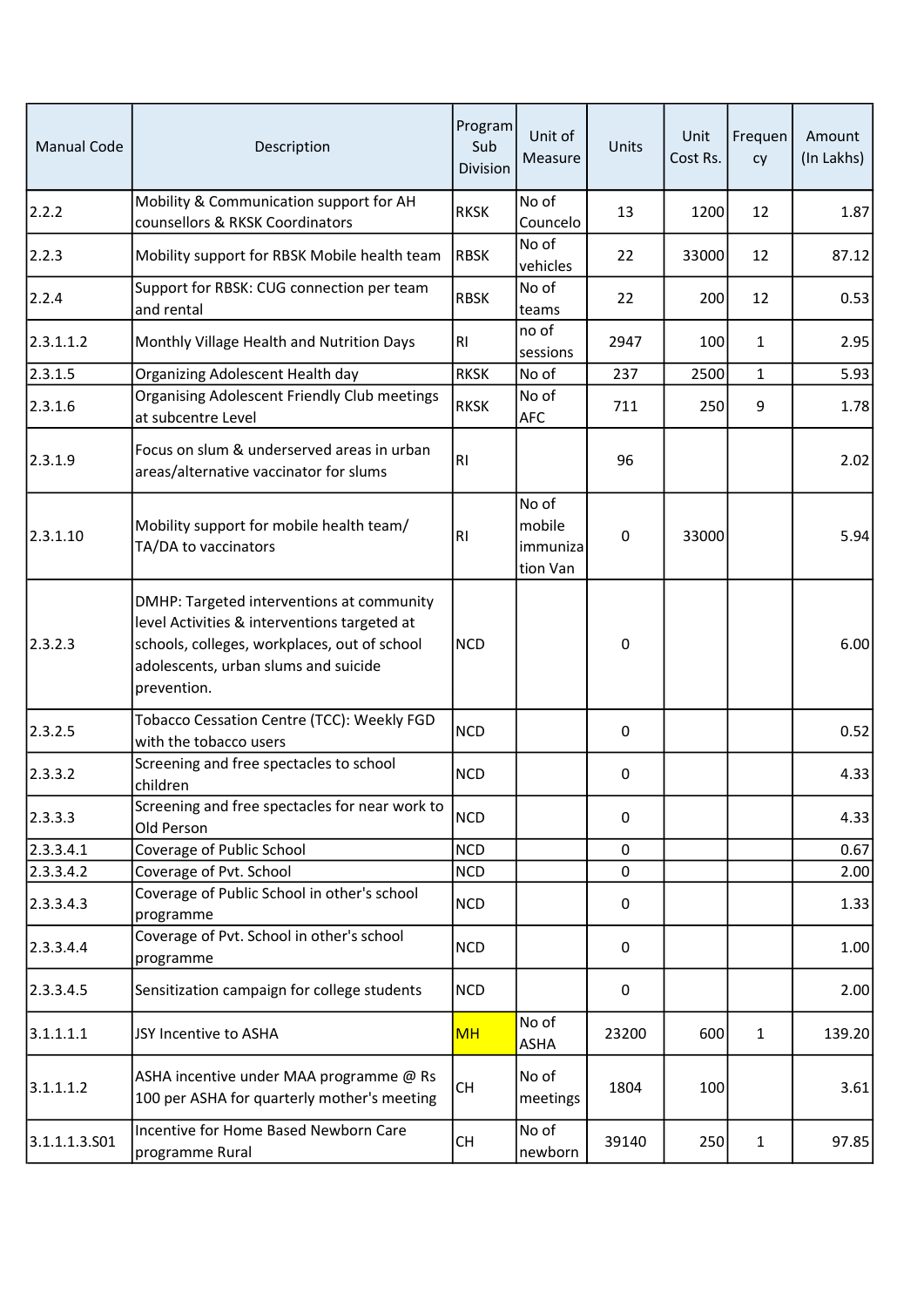| <b>Manual Code</b> | Description                                                                                                       | Program<br>Sub<br>Division | Unit of<br>Measure            | Units | Unit<br>Cost Rs. | Frequen<br>cy | Amount<br>(In Lakhs) |
|--------------------|-------------------------------------------------------------------------------------------------------------------|----------------------------|-------------------------------|-------|------------------|---------------|----------------------|
| 3.1.1.1.5          | Incentive for referral of SAM cases to NRC and<br>for follow up of discharge SAM children from<br><b>NRCs</b>     | <b>CH</b>                  | No of<br>Child                | 860   | 150              | 1             | 0.26                 |
| 3.1.1.1.6          | Incentive for National Deworming Day for<br>mobilising out of school children                                     | <b>RKSK</b>                | No of<br>ASHA                 | 2694  | 100              | $\mathbf{1}$  | 2.69                 |
| 3.1.1.1.7          | Incentive for IDCF for prophylactic distribution<br>of ORS to family with under-five children.                    | <b>CH</b>                  | No of<br><b>ASHA</b>          | 1804  | 100              | $\mathbf{1}$  | 1.80                 |
| 3.1.1.1.9          | National Iron Plus Incentive for mobilizing<br>children and/or ensuring compliance and<br>reporting (6-59 months) | <b>CH</b>                  | No of<br><b>ASHA</b>          | 1849  | 50               | 1             | 5.55                 |
| 3.1.1.1.11         | ASHA Incentive under Immunzation                                                                                  | R1                         | no of<br>children             | 50212 | 225              | $\mathbf{1}$  | 112.98               |
| 3.1.1.1.12         | Incentive to ASHA for Quaterly Visit Under<br>HBYC program                                                        | <b>CH</b>                  | No of<br>Child $/5$<br>visits | 18944 | 250              | $\mathbf{1}$  | 47.36                |
| 3.1.1.1.13.503     | ASHA incentive for HRP identification and<br>follow up                                                            | MH                         | No of<br><b>ASHA</b>          | 1250  | 300              | $\mathbf{1}$  | 3.75                 |
| 3.1.1.2.1          | ASHA Incentives under Saas Bahu Sammellan                                                                         | FP                         | No of<br><b>Saas</b><br>Bahu  | 1383  | 100              |               | 1.38                 |
| 3.1.1.2.2          | ASHA Incentives under Nayi Pehl Kit                                                                               | <b>FP</b>                  | No of<br>Nayi                 | 5072  | 100              |               | 5.07                 |
| 3.1.1.2.4          | ASHA PPIUCD incentive for accompanying the<br>client for PPIUCD insertion                                         | <b>FP</b>                  |                               | 1829  | 150              |               | 2.74                 |
| 3.1.1.2.5          | ASHA PAIUCD incentive for accompanying the<br>client for PAIUCD insertion                                         | <b>FP</b>                  |                               | 50    | 150              |               | 0.08                 |
| 3.1.1.2.6.501      | ASHA incentive under ESB scheme for<br>promoting spacing of births between 02<br>children                         | FP                         | No of<br>Clints               | 3250  | 500              |               | 16.25                |
| 3.1.1.2.6.502      | ASHA incentive under ESB scheme for<br>promoting spacing of 02 years after marriage                               | FP                         | No of<br>Clints               | 3250  | 500              |               | 16.25                |
| 3.1.1.2.7          | ASHA incentive under ESB scheme for<br>promoting Adoption of Limiting Method upto<br>Two Children                 | FP                         | No of<br>Clints               | 207   | 1000             |               | 2.07                 |
| 3.1.1.2.9.501      | ASHA incentive for injectable contraceptive                                                                       | FP                         | No of<br>Cases                | 4042  | 100              |               | 4.04                 |
| 3.1.1.2.9.502      | Reimbursement of travel expenses for<br>accompanying a women to facility for medical<br>abortion                  | FP                         | No of<br>Cases                | 120   | 225              |               | 0.27                 |
| 3.1.1.2.9.503      | Reimbursement of travel expenses for<br>accompanying a women to facility for surgical<br>abortion (MVA/EVA)       | FP                         | No of<br>Cases                | 100   | 150              |               | 0.15                 |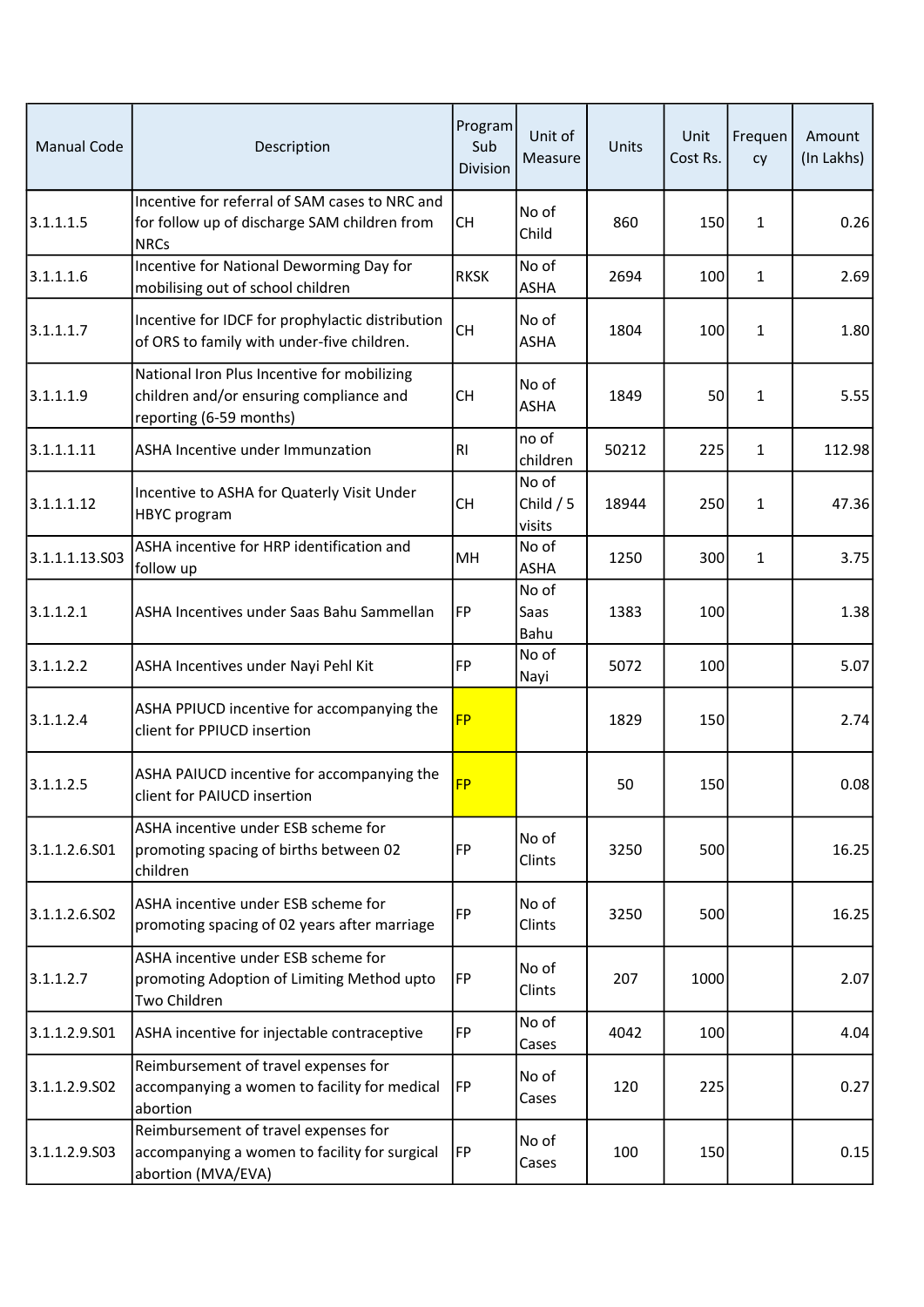| <b>Manual Code</b>    | Description                                                                                 | Program<br>Sub<br>Division | Unit of<br>Measure    | Units       | Unit<br>Cost Rs. | Frequen<br>cy | Amount<br>(In Lakhs) |
|-----------------------|---------------------------------------------------------------------------------------------|----------------------------|-----------------------|-------------|------------------|---------------|----------------------|
| 3.1.1.3.2             | Incentive for mobilizing adolescents and<br>community for AHD                               | <b>RKSK</b>                | No of<br>ASHA         | 395         | 200              | 1             | 2.37                 |
| 3.1.1.4.2             | ASHA Incentive for Dengue and Chikungunya                                                   |                            |                       | 0           |                  |               | 23.07                |
| 3.1.1.4.4             | ASHA incentive for referral of AES/JE cases to<br>the nearest CHC/DH/Medical College        |                            |                       | 0           |                  |               | 0.10                 |
| 3.1.1.4.5             | Honorarium for Drug Distribution including<br>ASHAs and supervisors involved in MDA         |                            |                       | 0           |                  |               | 36.07                |
| 3.1.1.4.8.1           | ASHA incentive for detection of leprosy                                                     |                            |                       | 69          |                  |               | 0.17                 |
| 3.1.1.4.8.2           | ASHA Incentive for PB (Treatment completion)                                                |                            |                       | 41          |                  |               | 0.16                 |
| 3.1.1.4.8.3           | ASHA Incentive for MB (Treatment completion)                                                |                            |                       | 28          |                  |               | 0.17                 |
| 3.1.1.4.9             | ASHA Involvement under NLEP - Sensitisation                                                 |                            |                       | 300         |                  |               | 0.30                 |
| 3.1.1.5.1             | <b>ASHA Incentive under NIDDCP</b>                                                          |                            |                       | 0           |                  |               | 6.81                 |
| 3.1.1.5.2.503         | ASHA Incentive Filling of CBAC forms Under<br><b>HWC</b>                                    | <b>CP</b>                  |                       | 0           |                  |               | 14.50                |
| 3.1.1.5.2.504         | ASHA Incentive for Mobilising, Screening and<br>Follow Up Under HWC                         | <b>CP</b>                  |                       | 0           |                  |               | 14.50                |
| 3.1.1.6.1             | ASHA incentives for routine activities                                                      | CP                         |                       | 2307        |                  |               | 553.68               |
| 3.1.1.6.3.504         | Incentive to ASHA Facilitator                                                               | CP                         |                       | 114         |                  |               | 6.16                 |
| 3.1.1.6.3.505         | Incentive to ASHA for Health Promotion Day                                                  | <b>CP</b>                  |                       | 2307        |                  |               | 55.37                |
| 3.1.1.6.3.506         | Incentive to ASHA under PMMVY                                                               | CP                         |                       | 13842       |                  |               | 13.84                |
| 3.1.1.6.3.507         | Incentive to ASHA Facilitator for CBAC, HRP and<br><b>SAM Tracking</b>                      | <b>CP</b>                  |                       | 114         |                  |               | 17.10                |
| 3.1.2.8.502           | Training under HBYC TOT at District Level &<br><b>Block Level Training</b>                  | <b>CH</b>                  | No of<br>Batch        | 26          |                  |               | 19.41                |
| 3.1.2.10              | Any Other (ASHATraining Cost)                                                               |                            |                       | $\mathbf 0$ |                  |               | 32.36                |
| 3.1.3.1               | Supervision costs by ASHA facilitators(12<br>months)                                        | <b>CP</b>                  |                       | 114         |                  |               | 82.08                |
| 3.1.3.2               | Support provisions to ASHA (Uniform)                                                        | <b>CP</b>                  |                       | 2421        |                  |               | 14.53                |
| 3.1.3.3               | Awards to ASHA's/Link workers                                                               | CP                         |                       | 0           |                  |               | 7.47                 |
| 3.1.3.4               | Mobilization of children through ASHA or other<br>mobilizers                                | RI                         | No of<br>session      | 23578       | 150              | $\mathbf{1}$  | 35.37                |
| 3.1.3.5.501           | Incentive for other link workers for Prepration<br>of Due List of Childrens to be immunized | RI                         | No of<br>session      | 2292        | 100              | 1             | 2.29                 |
| 3.2.1.SO <sub>2</sub> | Other activities under Mission Parivar Vikas:<br>Demand Generation (Saas Bahu Sammellan)    | FP                         | No of<br>Saas<br>Bahu | 1383        | 1500             |               | 20.75                |
| 3.2.2                 | Incentives for Peer Educators                                                               | <b>RKSK</b>                | No of PE              | 1580        | 50               | $\mathbf{1}$  | 9.48                 |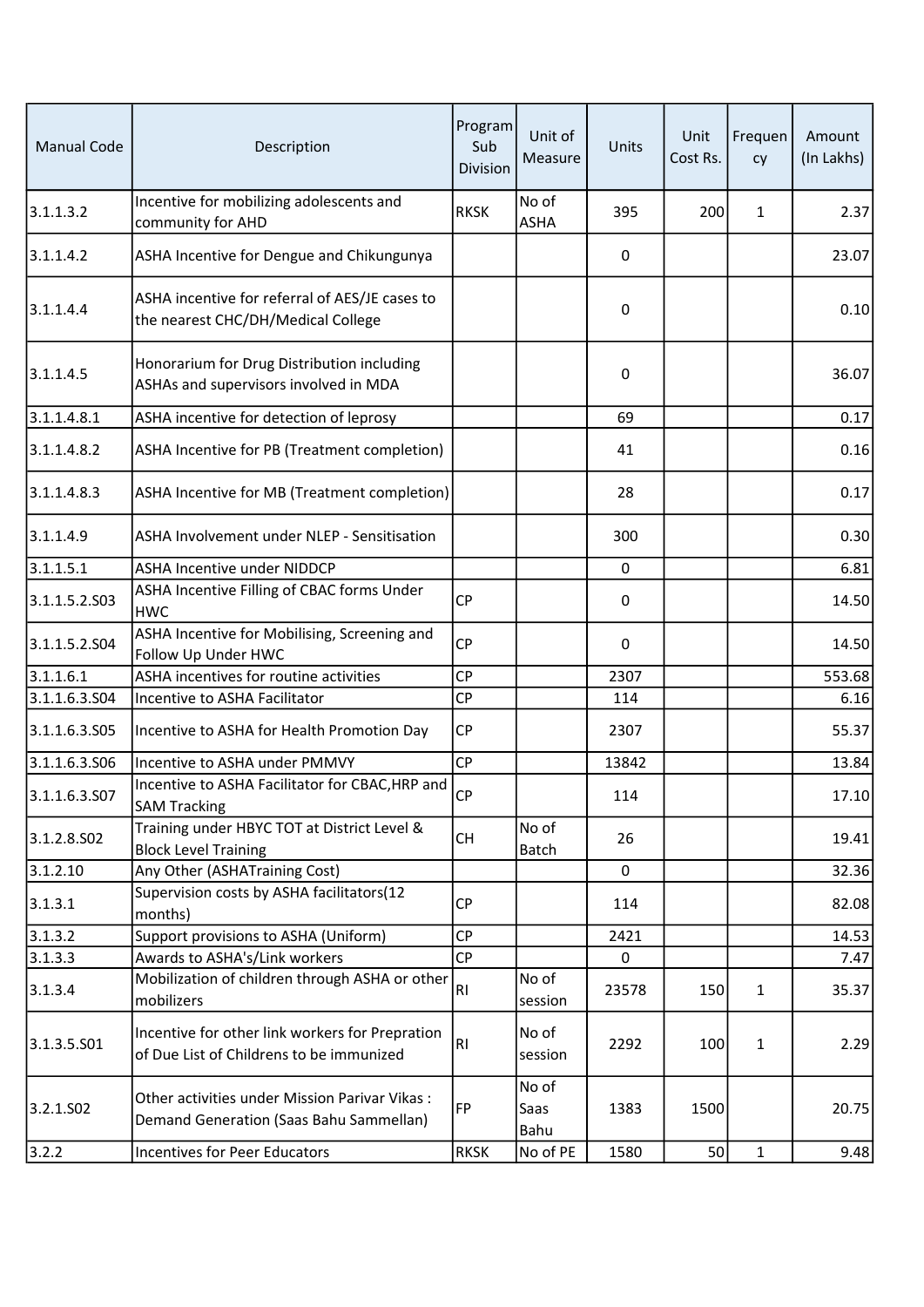| <b>Manual Code</b> | Description                                                                                                                 | Program<br>Sub<br>Division | Unit of<br>Measure       | Units          | Unit<br>Cost Rs. | Frequen<br>cy | Amount<br>(In Lakhs) |
|--------------------|-----------------------------------------------------------------------------------------------------------------------------|----------------------------|--------------------------|----------------|------------------|---------------|----------------------|
| 3.2.3.1.1          | Treatment Supporter Honorarium (Rs 1000)                                                                                    |                            |                          | 0              |                  |               | 31.65                |
| 3.2.3.1.2          | Treatment Supporter Honorarium (Rs 5000)                                                                                    |                            |                          | 0              |                  |               | 4.81                 |
| 3.2.3.1.3          | Incentive for informant (Rs 500)                                                                                            |                            |                          | $\mathbf 0$    |                  |               | 3.56                 |
| 3.2.3.4.S01        | Incentive for community<br>volunteers/supervisors /LT etc undertaking<br><b>ACF</b>                                         |                            |                          | 0              |                  |               | 37.62                |
| 3.2.5.2.1          | Dengue & Chikungunya: Vector Control,<br>environmental management & fogging<br>machine                                      |                            |                          | 0              |                  |               | 4.85                 |
| 3.3.3.2            | Training of PRI's representatives/ Police<br>personnel/ Teachers/ Transport personnel/<br>NGO personnel/ other stakeholders |                            |                          | 0              |                  |               | 0.30                 |
| 3.3.4.501          | <b>AAA Platform</b>                                                                                                         |                            |                          | 4685           |                  |               | 21.08                |
| 4.1.1              | <b>District Hospitals</b>                                                                                                   | <b>CP</b>                  |                          | 4              |                  |               | 20.00                |
| 4.1.3              | <b>Community Health Centers</b>                                                                                             | <b>CP</b>                  |                          | 11             |                  |               | 27.50                |
| 4.1.4              | <b>Primary Health Centers</b>                                                                                               | CP                         |                          | 29             |                  |               | 25.38                |
| 4.1.5              | Sub Centers                                                                                                                 | <b>CP</b>                  |                          | 246            |                  |               | 29.52                |
| 4.1.6              | Village Health Sanitation & Nutrition<br>Committee                                                                          | <b>CP</b>                  |                          | 1048           |                  |               | 62.88                |
| 4.1.7.501          | H&WC Additional Untied Grant-SC                                                                                             | <b>CP</b>                  |                          | 0              |                  |               | 28.80                |
| 4.1.7.502          | H&WC Additional Untied Grant-PHC                                                                                            | <b>CP</b>                  |                          | $\mathbf 0$    |                  |               | 9.00                 |
| 5.1.1.2.8          | Infrastructure strengthening of SC to H&WC                                                                                  | <b>CP</b>                  |                          | 0              |                  |               | 266.00               |
| 5.1.1.2.9          | Infrastructure strengthening of PHC to H&WC                                                                                 |                            |                          | 0              |                  |               | 5.48                 |
| 5.2.1.9            | AFHCs at Medical college/ DH/CHC/PHC level                                                                                  | <b>RKSK</b>                | No of<br>clinics         | 11             | 50000            | $\mathbf{1}$  | 5.50                 |
| 5.3.3              | Blood bank/ Blood storage/ Day care centre for BLOOD<br>hemoglobinopathies                                                  | <b>CELL</b>                |                          | 0              |                  |               | 6.00                 |
| 5.3.9              | Safety Pits                                                                                                                 | <b>RI</b>                  | No.                      | 16             | 6000             | $\mathbf{1}$  | 0.96                 |
| 5.3.14             | Civil Works under RNTCP                                                                                                     | CD                         |                          | 0              |                  |               | 3.44                 |
| 6.1.1.1.1          | MVA / EVA for Safe Abortion services                                                                                        | FP/CAC MVA/                | No of<br><b>EVA kits</b> | 50             | 3000             |               | 1.50                 |
| $6.1.1.2.3S$ 01    | Procurement Of Equipment for Skill Lab Under<br><b>SAANS at District Level</b>                                              | <b>CH</b>                  | No of<br>Equipme<br>nt   | $\mathbf{1}$   |                  |               | 2.50                 |
| 6.1.1.2.3.502      | Procurement Of Hand held Pulse Oximeter and<br>nebulizer under SAANS at District Level                                      | <b>CH</b>                  | No of<br>Equipme<br>nt   | 52             |                  |               | 4.68                 |
| 6.1.1.2.4.S05      | Procurement of Phototherepy for NBSU                                                                                        | <b>CH</b>                  | No of<br>Equipme<br>nt   | $\overline{2}$ | 65000            | $\mathbf{1}$  | 2.60                 |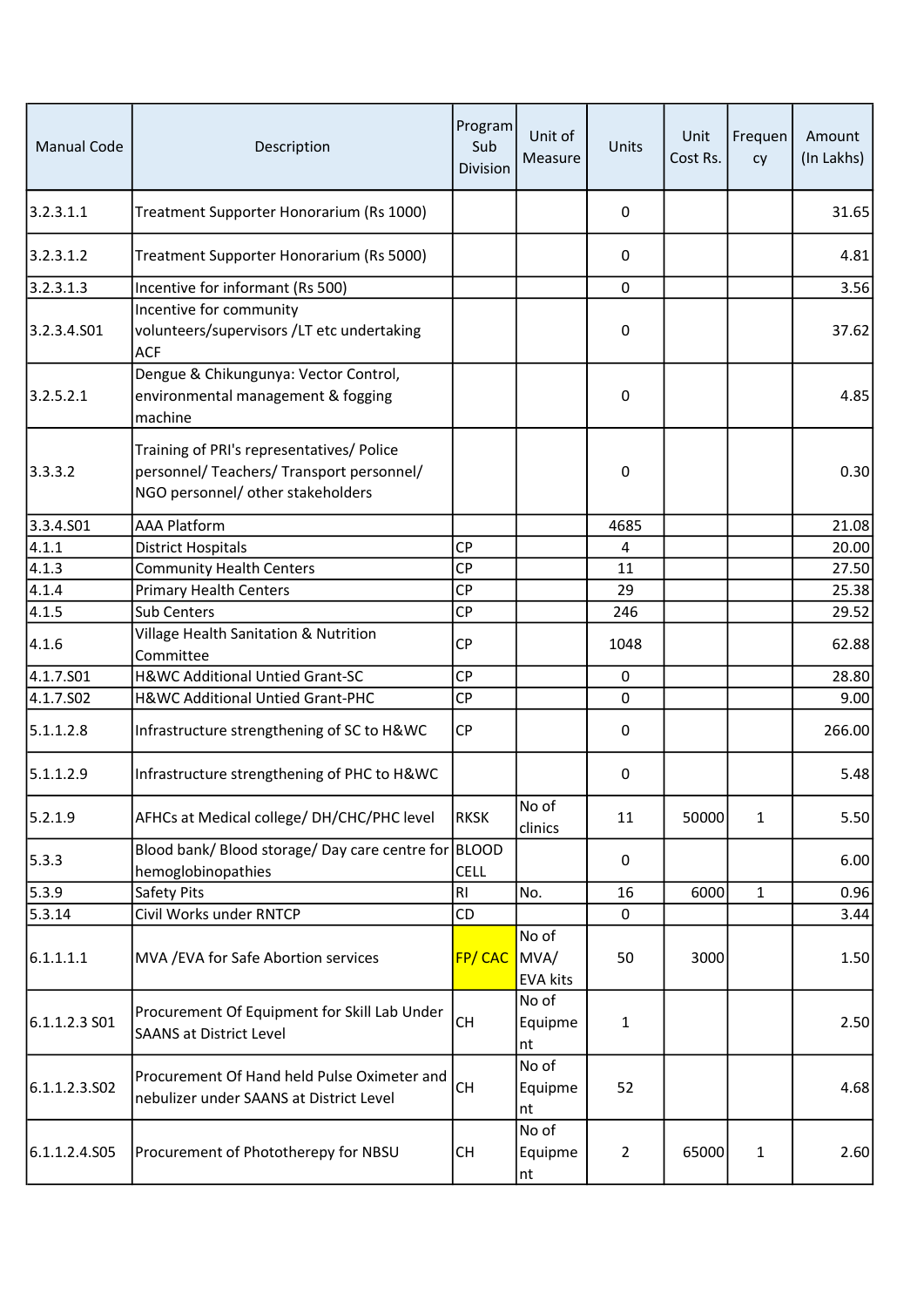| <b>Manual Code</b> | Description                                                              | Program<br>Sub<br>Division | Unit of<br>Measure         | Units       | Unit<br>Cost Rs. | Frequen<br>cy | Amount<br>(In Lakhs) |
|--------------------|--------------------------------------------------------------------------|----------------------------|----------------------------|-------------|------------------|---------------|----------------------|
| 6.1.1.2.4.S06      | Procurement of Radiant Warmer for NBSU                                   | <b>CH</b>                  | No of<br>Equipme<br>nt     | 2           | 60000            | 1             | 4.80                 |
| 6.1.1.3.5          | <b>PPIUCD forceps</b>                                                    | FP                         | No of<br>Kallys<br>forceps | 10          | 1000             |               | 0.10                 |
| 6.1.1.5.1          | Equipment for Mobile health teams                                        | <b>RBSK</b>                | No of<br>teams             | 22          | 5000             | 1             | 1.10                 |
| 6.1.1.15.2         | <b>Equipment for IHIP</b>                                                |                            |                            | 0           |                  |               | 0.60                 |
| 6.1.1.17.1         | Equipments                                                               |                            |                            | $\mathbf 0$ |                  |               | 0.05                 |
| 6.1.1.18.1         | Procurement of Equipment                                                 |                            |                            | $\mathbf 0$ |                  |               | 3.50                 |
| 6.1.1.19.3         | Grant-in-aid for Vision Centre (PHC) (Govt.)                             |                            |                            | $\pmb{0}$   |                  |               | 1.00                 |
| 6.1.1.21.1         | Recurring GIA: Machinery & Equipment for DH                              |                            |                            | $\pmb{0}$   |                  |               | 1.50                 |
| 6.1.1.21.4         | Non-recurring GIA: Machinery & Equipment for<br><b>CHC</b>               |                            |                            | 0           |                  |               | 2.50                 |
| 6.1.1.23.4         | Non-recurring: Equipment at CHC NCD clinic                               |                            |                            | 0           |                  |               | 56.00                |
| 6.1.2.3.1          | <b>MCR</b>                                                               |                            |                            | 100         |                  |               | 0.40                 |
| 6.1.2.3.2          | Aids/Appliance                                                           |                            |                            | 0           |                  |               | 0.17                 |
| 6.1.2.5.1          | Tablets; software for H&WC and ANM/ MPW                                  | CP                         |                            | 0           |                  |               | 2.10                 |
| 6.1.3.1.3          | <b>Equipment Maintenance</b>                                             |                            |                            | $\mathbf 0$ |                  |               | 2.07                 |
| 6.2.1.2            | Drugs for Safe Abortion (MMA)                                            | <b>FP/CAC</b>              | No of<br><b>Tablets</b>    | 300         |                  |               | 0.04                 |
| 6.2.1.7.5.501      | Drugs & Consumables Normal Delivery L1<br>Facility                       | MH                         | No of<br>benificier<br>ies | 10000       | 100              |               | 2.00                 |
| 6.2.1.7.5.S02      | Drugs & Consumables Normal Delivery L2<br>Facility                       | MH                         | No of<br>benificier<br>ies | 15600       | 200              | 1             | 6.24                 |
| 6.2.1.7.5.503      | Drugs & Consumables Normal Delivery L3<br>Facility                       | MH                         | No of<br>benificier<br>ies | 11200       | 300              | 1             | 8.96                 |
| 6.2.1.7.5.S04      | Drugs & Consumables Caesarean Delivery L3<br>Facility                    | MH                         | No of<br>benificier<br>ies | 1300        | 1800             | 1             | 4.68                 |
| 6.2.1.7.5.508      | Drugs & Consumables Safe Dilivery Kit for HIV<br>infected Pregnant Women | MH                         | No of<br>benificier<br>ies | 40          | 1500             | 1             | 0.60                 |
| 6.2.2.9            | AEFI kit under RI Program                                                | R <sub>1</sub>             | No.                        | 70          | 200              | $\mathbf{1}$  | 0.14                 |
| 6.2.3.1            | Nayi Pehl Kit                                                            | FP                         | No of<br>Nayi              | 5072        | 220              |               | 11.16                |
| 6.2.5.1            | Medicine for Mobile health team                                          | <b>RBSK</b>                | No of<br>teams             | 22          | 5000             | 1             | 1.10                 |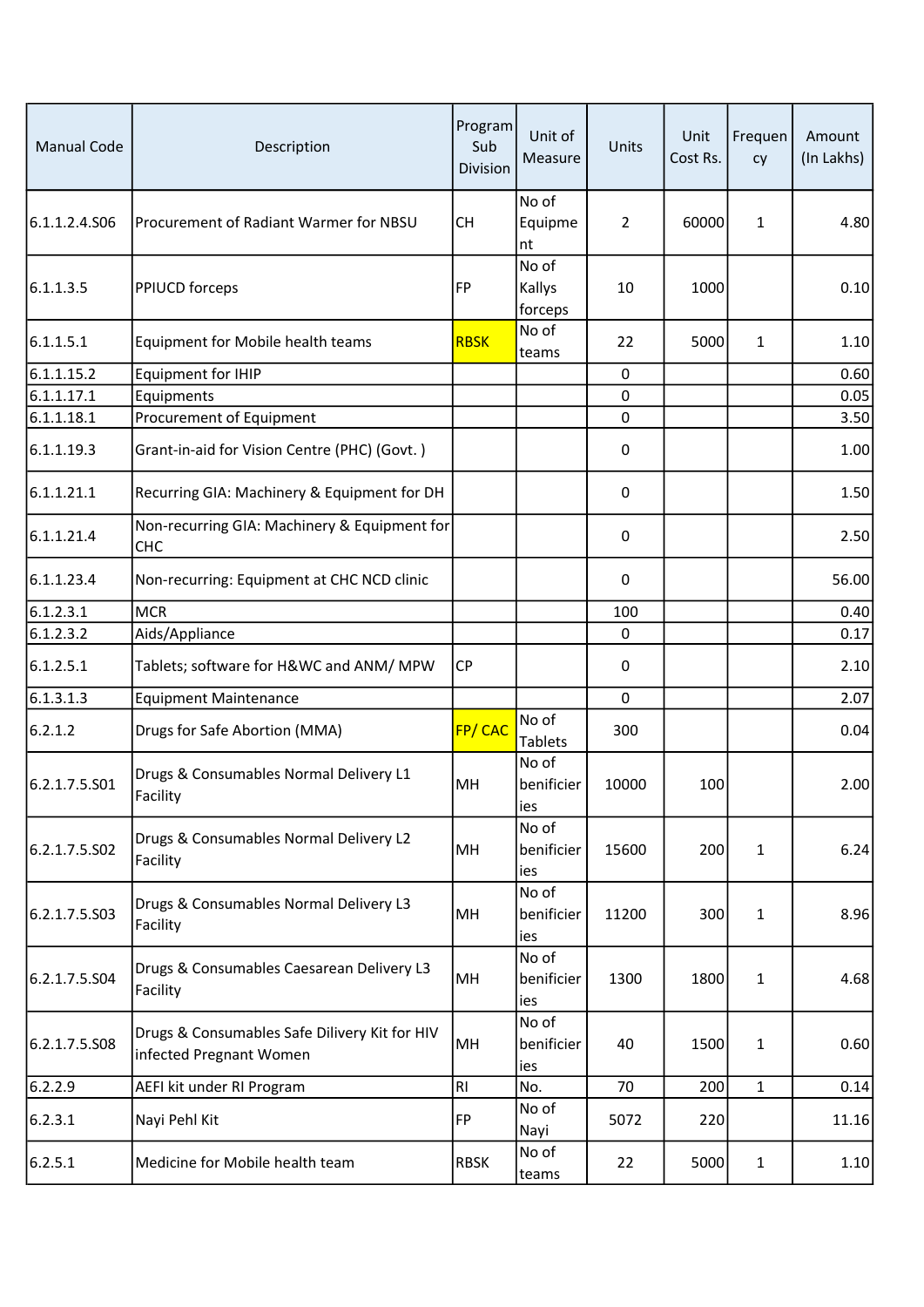| <b>Manual Code</b>    | Description                                                                                 | Program<br>Sub<br>Division | Unit of<br>Measure         | Units       | Unit<br>Cost Rs. | Frequen<br>cy | Amount<br>(In Lakhs) |
|-----------------------|---------------------------------------------------------------------------------------------|----------------------------|----------------------------|-------------|------------------|---------------|----------------------|
| 6.2.6.4               | Replenishment of ASHA HBNC kits                                                             | <b>CP</b>                  |                            | 1957        |                  |               | 2.94                 |
| 6.2.8.1               | Red/Black plastic bags et                                                                   | R1                         | No of<br>session           | 29472       | 10               | $\mathbf{1}$  | 2.95                 |
| 6.2.8.2               | Bleach/Hypochlorite solution/ Twin bucket and<br>hub cutter                                 | R <sub>l</sub>             |                            | 19          |                  |               | 0.29                 |
| 6.2.9.1               | AYUSH drugs for DH / CHC / PHC                                                              | <b>AYUSH</b>               |                            | 22          |                  |               | 11.00                |
| 6.2.10.1              | <b>Consumables for NOHP</b>                                                                 |                            |                            | 0           |                  |               | 5.00                 |
| 6.2.12.1              | Chloroquine phosphate tablets                                                               |                            |                            | 0           |                  |               | 0.15                 |
| 6.2.12.2              | Primaquine tablets 2.5 mg                                                                   |                            |                            | 0           |                  |               | 0.08                 |
| 6.2.12.3              | Primaquine tablets 7.5 mg                                                                   |                            |                            | $\pmb{0}$   |                  |               | 0.15                 |
| 6.2.13.1              | Supportive drugs, lab. Reagents                                                             |                            |                            | 0           |                  |               | 0.68                 |
| 6.2.14.1              | Laboratory Materials                                                                        |                            |                            | 0           |                  |               | 18.35                |
| 6.2.14.2              | Procurement of Drugs                                                                        |                            |                            | $\mathbf 0$ |                  |               | 9.49                 |
| 6.2.15.1              | Assistance for consumables/drugs/medicines<br>to the Govt./District Hospital for Cat sx etc | <b>NCD</b>                 |                            | 0           |                  |               | 12.69                |
| 6.2.18.1              | Procurement of medicine & consumables for<br><b>TCC under NTCP</b>                          |                            |                            | $\mathbf 0$ |                  |               | 2.00                 |
| 6.2.19.1              | Drugs & supplies for District NCD Clinic                                                    |                            |                            | $\mathbf 0$ |                  |               | 12.00                |
| $6.2.19.\overline{3}$ | Drugs & supplies for CHC NCD Clinic                                                         |                            |                            | $\Omega$    |                  |               | 24.00                |
| 6.2.19.4              | Drugs & supplies for PHC level                                                              |                            |                            | 0           |                  |               | 9.75                 |
| 6.2.19.5              | Drugs & supplies for Sub-Centre level                                                       |                            |                            | 0           |                  |               | 31.88                |
| 6.2.22.1              | Cost of Lab recurring expences for H & WC                                                   | <b>CP</b>                  |                            | 0           |                  |               | 34.20                |
| 6.2.22.2              | Lab strengthening of SHC - HWC -                                                            | <b>CP</b>                  |                            | 0           |                  |               | 2.00                 |
| 6.3.1                 | <b>Drugs for Palliative Care</b>                                                            |                            |                            | $\mathbf 0$ |                  |               | 5.00                 |
| 6.4.3.S01             | Free Diagnostics for Pregnant women under<br>JSSK - USG on PPP for PMSMA                    | MH                         | No of<br><b>USG</b>        | 1100        | 300              | $\mathbf{1}$  | 3.30                 |
| 6.4.3.502             | Free Diagnostics for Pregnant women under<br>JSSK- AVD for for HIV & Syphilis at VHNDs      | MH                         | No of<br><b>AVD</b>        | 295         | 25               | 1             | 7.67                 |
| 6.4.3.S03             | Free Diagnostics for Pregnant women under<br><b>JSSK-MH</b>                                 | <b>MH</b>                  | No of<br>benificier<br>ies | 62000       | 200              | $\mathbf{1}$  | 19.84                |
| 6.4.4                 | Free Diagnostics for Sick infants under JSSK                                                | CH                         | No of<br>units             | 1           |                  |               | 1.20                 |
| 7.5.2                 | Any Other                                                                                   |                            |                            | 0           |                  |               | 6.33                 |
| 8.1.1.1               | <b>ANMs</b>                                                                                 | MH                         |                            | 231         |                  |               | 425.25               |
| 8.1.1.2.501           | Staff Nurses-100 Beded MCH Wing                                                             | MH                         |                            | 31          |                  |               | 74.63                |
| 8.1.1.2.505           | <b>Staff Nurses-MH</b>                                                                      | MH                         |                            | 79          |                  |               | 256.90               |
| 8.1.1.2.511           | Staff Nurse - HWC                                                                           | <b>CP</b>                  |                            | 0           |                  |               | 37.02                |
| 8.1.1.5.501           | Laboratory Technicians -100 Beded MCH Wing                                                  | MH                         |                            | 6           |                  |               | 12.38                |
| 8.1.1.5.502           | Laboratory Technicians -HR                                                                  |                            |                            | 4           |                  |               | 10.21                |
| 8.1.1.5.504           | Laboratory Technicians - RNTCP                                                              |                            |                            | 0           |                  |               | 20.37                |
| 8.1.1.6.505           | OT Technician                                                                               | <b>MH</b>                  |                            | 6           |                  |               | 15.12                |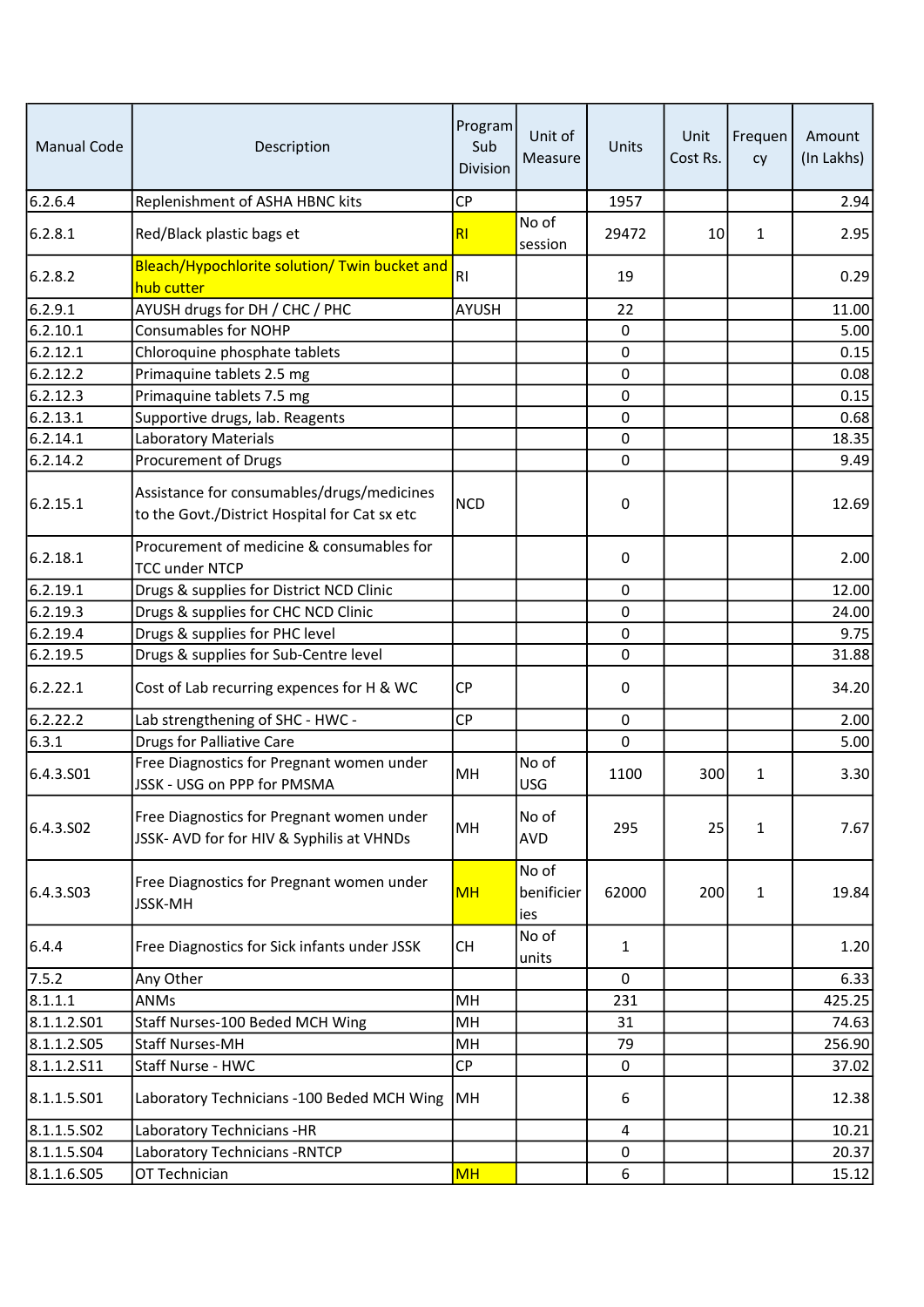| <b>Manual Code</b> | Description                                                                              | Program<br>Sub<br>Division | Unit of<br>Measure  | Units          | Unit<br>Cost Rs. | Frequen<br>cy | Amount<br>(In Lakhs) |
|--------------------|------------------------------------------------------------------------------------------|----------------------------|---------------------|----------------|------------------|---------------|----------------------|
| 8.1.1.6.506        | OT Technician-MCH Wing                                                                   | MH                         |                     | $\overline{2}$ |                  |               | 3.95                 |
| 8.1.1.9            | Radiographer/X-ray technician                                                            |                            |                     | 3              |                  |               | 7.60                 |
| 8.1.1.10.S02       | Physiotherapist/ Occupational Therapist-CD-<br><b>NLEP</b>                               | <b>CD</b>                  |                     | 0              |                  |               | 3.80                 |
| 8.1.1.12           | Others (Para Medical Worker)-NLEP                                                        | <b>CD</b>                  |                     | 0              |                  |               | 7.30                 |
| 8.1.2.1.S01        | Obstetricians and Gynaecologists -100 Beded<br><b>MCH Wing</b>                           | MH                         |                     | 3              |                  |               | 21.60                |
| 8.1.2.1.504        | Obstetricians and Gynaecologists -MH                                                     | MH                         |                     | 4              |                  |               | 43.20                |
| 8.1.2.2.S01        | Paediatricians- 100 Beded MCH Wing                                                       | MH                         |                     | 3              |                  |               | 21.60                |
| 8.1.2.2.504        | Paediatricians- DH Strengthening                                                         | <b>HS</b>                  |                     | $\pmb{0}$      |                  |               | 12.00                |
| 8.1.2.3.502        | Anaesthetists -100 Beded MCH Wing                                                        | MH                         |                     | 3              |                  |               | 21.60                |
| 8.1.2.3.504        | Anaesthetists - DH Strengthening                                                         | <b>HS</b>                  |                     | $\pmb{0}$      |                  |               | 12.00                |
| 8.1.2.3.505        | Anaesthetists - MH                                                                       | MH                         |                     | $\mathbf{1}$   |                  |               | 7.20                 |
| 8.1.2.4.501        | <b>Surgeons- UPHSSP</b>                                                                  | <b>HS</b>                  |                     | 0              |                  |               | 15.25                |
| 8.1.2.5.501        | Radiologists- 100 Beded MCH Wing                                                         | MH                         |                     | $\mathbf{1}$   |                  |               | 7.80                 |
| 8.1.2.5.503        | Radiologists-DH Strengthening                                                            | <b>HS</b>                  |                     | 0              |                  |               | 12.00                |
| 8.1.2.6.S01        | Pathologists/ Haemotologists- 100 Beded MCH<br>Wing                                      | MH                         |                     | $\mathbf{1}$   |                  |               | 15.12                |
| 8.1.2.6.504        | Pathologists/ Haemotologists- UPHSSP                                                     | <b>HS</b>                  |                     | 0              |                  |               | 15.25                |
| 8.1.3.1.504        | Physician/Consultant Medicine-UPHSSP                                                     | <b>HS</b>                  |                     | $\mathbf 0$    |                  |               | 15.25                |
| 8.1.3.3.502        | <b>Orthopaedics - UPHSSP</b>                                                             | <b>HS</b>                  |                     | $\mathbf 0$    |                  |               | 29.11                |
| 8.1.3.4.502        | <b>ENT-UPHSSP</b>                                                                        | <b>HS</b>                  |                     | 0              |                  |               | 12.00                |
| 8.1.3.5.501        | Ophthalmologists-NCD-NPCB                                                                | <b>NCD</b>                 |                     | $\mathbf 0$    |                  |               | 5.94                 |
| 8.1.3.5.502        | Ophthalmologists-UPHSSP                                                                  | <b>HS</b>                  |                     | $\mathbf 0$    |                  |               | 12.60                |
| 8.1.3.6            | Dermatologists                                                                           | <b>HS</b>                  |                     | 0              |                  |               | 15.25                |
| 8.1.3.10.S01       | FRU Operationalization for Gynae &<br>anesthetist specialist on call from govt sector    | MH                         | No of C-<br>section | 12             | 3000             | 1             | 0.36                 |
| 8.1.3.10.S02       | <br> FRU Operationalization Gynecologists specialist  <br> MH<br>on call from pvt sector |                            | No of C-<br>section | 6              | 4500             | $\mathbf{1}$  | 0.27                 |
| 8.1.3.10.503       | FRU Operationalization anesthetist specialist<br>on call for from pvt sector             | MH                         | No of C-<br>section | 6              | 3000             | $\mathbf{1}$  | 0.18                 |
| 8.1.4.1.503        | Dental Surgeons- UPHSSP                                                                  | <b>HS</b>                  |                     | 0              |                  |               | 5.79                 |
| 8.1.5.502          | Medical Officers -DH Strengthening                                                       | <b>HS</b>                  |                     | 0              |                  |               | 14.40                |
| 8.1.5.503          | <b>Medical Officers -MH</b>                                                              | MH                         |                     | $\overline{2}$ |                  |               | 7.80                 |
| 8.1.5.504          | <b>Medical Officers - UPHSSP</b>                                                         | <b>HS</b>                  |                     | 0              |                  |               | 56.78                |
| 8.1.6.1            | <b>AYUSH MOs</b>                                                                         | <b>AYUSH</b>               |                     | 23             |                  |               | 112.04               |
| 8.1.6.2            | Pharmacist - AYUSH                                                                       | AYUSH                      |                     | 8              |                  |               | 15.28                |
| 8.1.7.1.1          | MOs-AYUSH                                                                                | <b>RBSK</b>                |                     | 40             |                  |               | 160.65               |
| 8.1.7.1.2.501      | MOs-MBBS                                                                                 | <b>RBSK</b>                |                     | $\mathbf{1}$   |                  |               | 6.99                 |
| 8.1.7.1.2.502      | MOs-Dental MO/ BDS                                                                       | <b>RBSK</b>                |                     | 5              |                  |               | 33.98                |
| 8.1.7.1.3          | <b>Staff Nurse</b>                                                                       | <b>RBSK</b>                |                     | $\overline{3}$ |                  |               | 9.61                 |
| 8.1.7.1.4          | ANM                                                                                      | <b>RBSK</b>                |                     | 20             |                  |               | 31.57                |
| 8.1.7.1.5.501      | Para Medical Worker                                                                      | <b>RBSK</b>                |                     | 16             |                  |               | 36.91                |
| 8.1.7.1.5.S02      | Pharmacists                                                                              | <b>RBSK</b>                |                     | $\overline{7}$ |                  |               | 14.91                |
| 8.1.8.1            | <b>Medical Officers</b>                                                                  | CH                         |                     | $\mathbf{1}$   |                  |               | 8.32                 |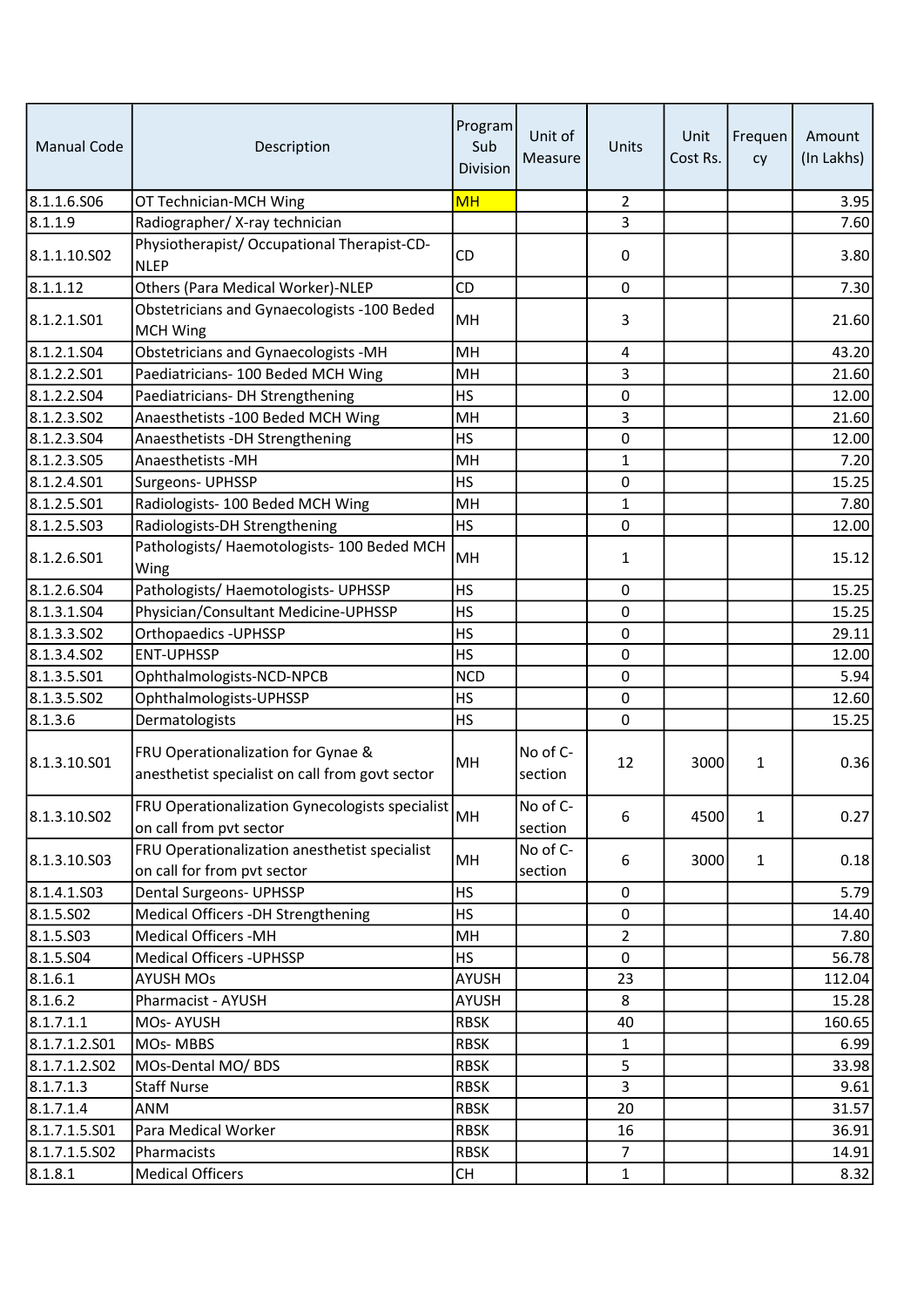| <b>Manual Code</b> | Description                                                               | Program<br>Sub<br>Division | Unit of<br>Measure        | Units          | Unit<br>Cost Rs. | Frequen<br>cy | Amount<br>(In Lakhs) |
|--------------------|---------------------------------------------------------------------------|----------------------------|---------------------------|----------------|------------------|---------------|----------------------|
| 8.1.8.2            | <b>Staff Nurse</b>                                                        | <b>CH</b>                  |                           | $\overline{a}$ |                  |               | 11.44                |
| 8.1.8.3            | Cook cum caretaker                                                        | <b>CH</b>                  |                           | $\overline{2}$ |                  |               | 2.60                 |
| 8.1.8.5            | Feeding demonstrator for NRC                                              | <b>CH</b>                  |                           | $\mathbf{1}$   |                  |               | 3.04                 |
| 8.1.9.1            | Paediatrician                                                             | <b>CH</b>                  |                           | $\overline{3}$ |                  |               | 66.00                |
| 8.1.9.3.501        | Staff Nurse - SNCU/KMC                                                    | <b>CH</b>                  |                           | 12             |                  |               | 32.79                |
| 8.1.9.3.502        | Staff Nurse -NBSU                                                         | <b>CH</b>                  |                           | 9              |                  |               | 26.10                |
| 8.1.9.6.502        | Others- SNCU Staff (Ward Aaya/ Cleaner/<br>Security Guard)                | <b>CH</b>                  |                           | 9              |                  |               | 12.43                |
| 8.1.9.6.S03        | Others- SNCU Staff DEO                                                    | <b>CH</b>                  |                           | $\mathbf{1}$   |                  |               | 2.14                 |
| 8.1.10.3.501       | Staff Nurses - DH Strengthening                                           | <b>HS</b>                  |                           | $\mathbf 0$    |                  |               | 37.80                |
| 8.1.10.3.502       | Staff Nurses Incharge - DH Strengthening                                  | <b>HS</b>                  |                           | $\mathbf 0$    |                  |               | 2.88                 |
| 8.1.12.1           | Mid-level Service Provider                                                | <b>CP</b>                  |                           | $\mathbf 0$    |                  |               | 317.12               |
| 8.1.12.2           | Performance incentive for Mid-level service<br>providers                  | <b>CP</b>                  |                           | 0              |                  |               | 135.90               |
| 8.1.13.1.502       | Counsellor - RKSK                                                         | <b>RKSK</b>                |                           | 13             |                  |               | 30.04                |
| 8.1.13.1.S03       | Counsellor -RMNCHA-FW                                                     | <b>FP</b>                  | No of<br>Councelo         | 9              |                  |               | 18.44                |
| 8.1.13.4.501       | Microbiologists-CD-NVBDCP-AES/JE                                          | CD                         |                           | $\mathbf 0$    |                  |               | 4.95                 |
| 8.1.13.5           | Audiometrician/ Audiologist-NCD-NPPCD                                     | <b>NCD</b>                 |                           | 0              |                  |               | 2.70                 |
| 8.1.13.10          | TBHV-CD-RNTCP                                                             | CD                         |                           | $\mathbf 0$    |                  |               | 6.04                 |
| 8.1.13.16          | Ophthalmic Assistant/ Refractionist NCD-NPCB                              | <b>NCD</b>                 |                           | 0              |                  |               | 1.28                 |
| 8.1.13.18          | Audiometrics Asstt.NCD-NPPCD                                              | <b>NCD</b>                 |                           | $\mathbf 0$    |                  |               | 1.53                 |
| 8.1.13.19          | Instructor for Hearing Imapired Children-NCD-<br><b>NPPCD</b>             | <b>NCD</b>                 |                           | $\pmb{0}$      |                  |               | 1.53                 |
| 8.1.13.22.S03      | Dietician/ Nutritionist UPHSSP                                            | <b>DHS</b>                 |                           | $\mathbf 0$    |                  |               | 7.08                 |
| 8.1.13.22.504      | Lab Technician UPHSSP                                                     | <b>DHS</b>                 |                           | $\pmb{0}$      |                  |               | 17.40                |
| 8.1.13.22.505      | Optometrist UPHSSP                                                        | <b>DHS</b>                 |                           | $\pmb{0}$      |                  |               | 4.35                 |
| 8.1.13.22.506      | OT Technician UPHSSP                                                      | <b>DHS</b>                 |                           | $\mathbf 0$    |                  |               | 10.87                |
| 8.1.13.22.S07      | Rogi Sahayata Kendra Manager                                              | QA                         |                           | 4              |                  |               | 10.64                |
| 8.1.13.22.509      | Staff Nurse UPHSSP                                                        | <b>DHS</b>                 |                           | $\mathbf 0$    |                  |               | 169.39               |
| 8.1.13.22.510      | X-Ray Technician UPHSSP                                                   | <b>DHS</b>                 |                           | $\mathbf 0$    |                  |               | 6.52                 |
| 8.1.13.22.512      | Physiotherapist UPHSSP                                                    | <b>DHS</b>                 |                           | 0              |                  |               | 2.59                 |
| 8.1.13.22.513      | Rogi Sahayata Kendra Operator                                             | QA                         |                           | $\overline{4}$ |                  |               | 6.08                 |
| 8.1.13.22.514      | Ward Aaya/Boy UPHSSP                                                      | <b>DHS</b>                 |                           | $\mathbf 0$    |                  |               | 18.36                |
| 8.1.13.22.S16      | <b>CSSD Technician UPHSSP</b>                                             | <b>DHS</b>                 |                           | $\mathbf 0$    |                  |               | 4.35                 |
| 8.1.13.22.S17      | Audiometric Assistant- UPHSSP                                             | <b>DHS</b>                 |                           | $\mathbf 0$    |                  |               | 2.42                 |
| 8.1.16.2.501       | <b>Cold Chain Handlers</b>                                                | RI                         |                           | $\mathbf 0$    |                  |               | 3.72                 |
| 8.1.16.6.502       | Data Entry Operator CD-RCP                                                | CD                         |                           | $\mathbf 0$    |                  |               | 0.25                 |
| 8.1.16.7.S05       | Cleaner-NRC                                                               | <b>CH</b>                  |                           | $\mathbf{1}$   |                  |               | 1.44                 |
| 8.1.16.7.506       | Vaccine Van Driver                                                        | RI                         |                           | $\mathbf 0$    |                  |               | 2.40                 |
| 8.4.5              | Performance reward if any                                                 | FP                         | No of<br><b>Districts</b> | $\mathbf{1}$   | 40000            |               | 2.00                 |
| 8.4.7              | Incentive to provider for PPIUCD services @Rs<br>150 per PPIUCD insertion | FP                         | No of<br>Clints           | 1829           | 150              |               | 2.74                 |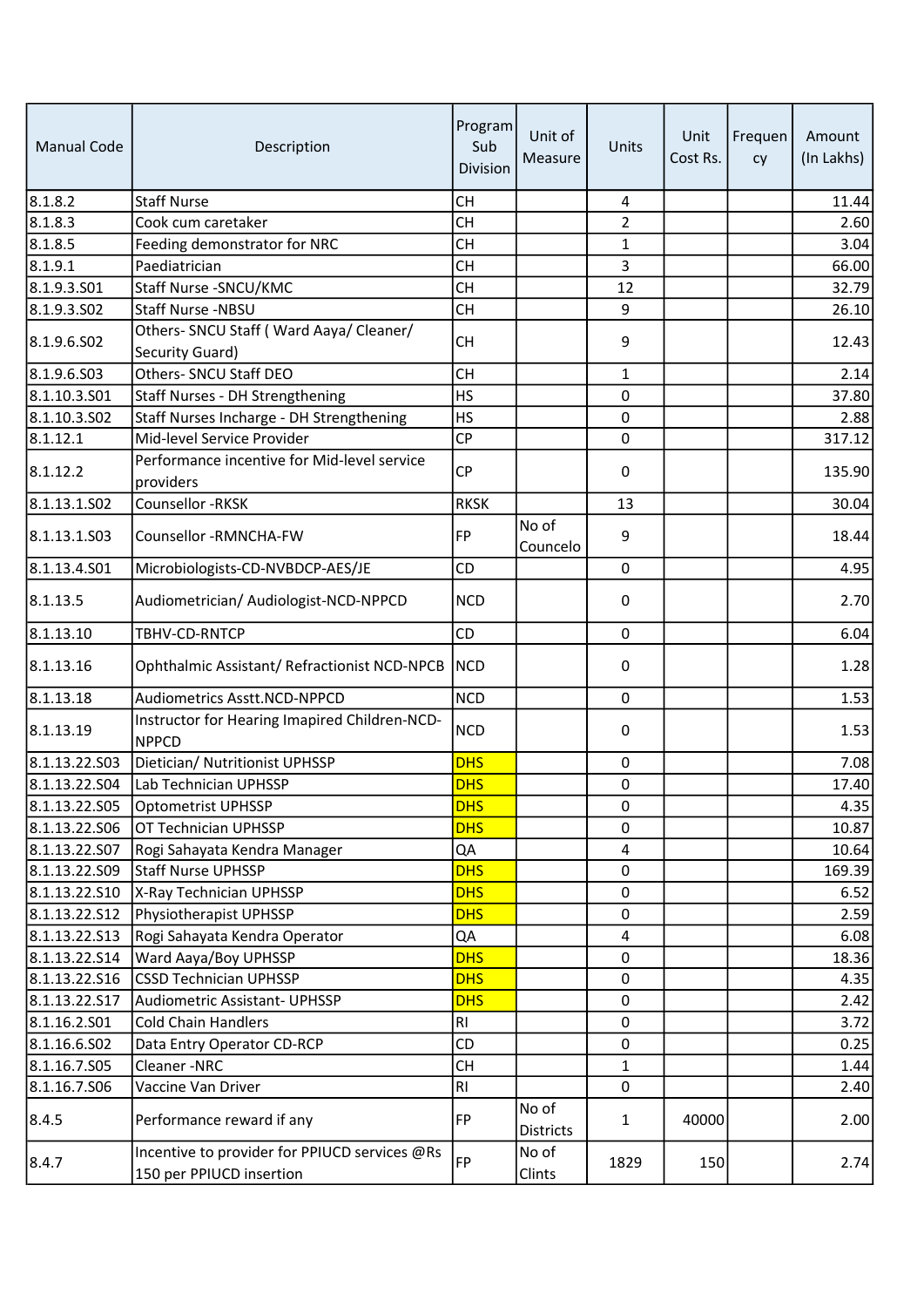| <b>Manual Code</b> | Description                                                                                   | Program<br>Sub<br>Division | Unit of<br>Measure      | Units          | Unit<br>Cost Rs. | Frequen<br>cy | Amount<br>(In Lakhs) |
|--------------------|-----------------------------------------------------------------------------------------------|----------------------------|-------------------------|----------------|------------------|---------------|----------------------|
| 8.4.8              | Incentive to provider for PAIUCD Services @Rs<br>150 per PAIUCD insertion                     | FP                         | No of<br>Clints         | 50             | 150              |               | 0.08                 |
| 8.4.9              | Team based incentives for Health & Wellness<br>Centers (H&WC Sub Center)                      | <b>CP</b>                  |                         | 0              |                  |               | 99.66                |
| 8.4.10             | Team based incentives for Health & Wellness<br>Centers (H&WC PHC)                             | <b>CP</b>                  |                         | $\mathbf 0$    |                  |               | 24.30                |
| 8.4.12.501         | HRP identification and follow up for ANM                                                      | MH                         | No of<br><b>HRP</b>     | 1250           | 200              | 1             | 2.50                 |
| 8.4.12.S03         | Performance based Incentives to RMNCHA<br><b>Counselors in Family Planning</b>                | <b>FP</b>                  | No of<br>Clints         | 555            | 50               |               | 0.28                 |
| 8.4.12.S04         | RI Cold chain handlers incentive                                                              | RI                         | <b>No</b>               | 17             | 2400             | 12            | 4.90                 |
| 9.1.6.1            | Development/ translation and duplication of<br>training materials                             | <b>CH</b>                  | No of<br>Module         | 740            | 100              | 1             | 0.74                 |
| 9.2.2.S05          | <b>Nurse Mentor</b>                                                                           | <b>MH</b>                  |                         | $\overline{2}$ |                  |               | 12.33                |
| 9.2.3.S03          | Incentive for Program Coordination to (HoD<br>OBG/Principal)                                  | MH                         |                         | 0              |                  |               |                      |
| 9.5.1.6            | Training of Staff Nurses/ANMs / LHVs in SBA                                                   | <b>MH</b>                  |                         | $\overline{2}$ |                  |               | 3.11                 |
| 9.5.1.12.S01       | Training of Medical Officers in safe abortion-<br>For Mos                                     | <b>FP</b>                  | No of<br><b>Batches</b> | 4              | 130800           |               | 5.23                 |
| 9.5.1.12.S02       | Training of Medical Officers in safe abortion-<br>For Obs&Gynae                               | <b>FP</b>                  | No of<br><b>Batches</b> | $\mathbf{1}$   | 69000            |               | 0.69                 |
| 9.5.2.2.S01        | <b>State and District Lanch of SAANS</b>                                                      | <b>CH</b>                  | No.                     | $\mathbf{1}$   |                  |               | 0.50                 |
| 9.5.2.2.502        | State and District Planning and Review Meeting<br>of SAANS                                    | lсн                        | No.                     | $\mathbf{1}$   |                  |               | 0.20                 |
| 9.5.2.19           | Orientation on National Deworming Day                                                         | <b>RKSK</b>                |                         | $\mathbf{1}$   |                  |               | 1.47                 |
| 9.5.2.24.S02       | <b>District Training of SAANS</b>                                                             | CH                         |                         | 14             |                  |               | 4.65                 |
| 9.5.2.25.S01       | One day Orientation Training for IDCF                                                         | <b>CH</b>                  | No of<br>district       | 1              | 150000           | 1             | 1.50                 |
| 9.5.3.1.S01        | Qtr.Review/orientation meeting at Block Level<br>for ANM of 57 MPV Districts                  | FP                         | No of<br>Meetings       | 11             | 3000             |               | 1.32                 |
| 9.5.3.1.S02        | Qtr.Review/orientation meeting of ASHA/ANM<br>OF 20 Urban District at Districts Level         | FP                         | No of<br>Meetings       | 12             | 2500             |               | 0.30                 |
| 9.5.3.1.S03        | District Level One Day Orientation of newly<br>recruited ANM/SN ON Family Planning<br>Schemes | FP                         | No of<br>Meetings       | $\mathbf{1}$   | 3000             |               | 0.03                 |
| 9.5.3.2.S02        | District Level Dissemination Workshop                                                         | FP                         | No of<br>worksho<br>ps  | $\mathbf{1}$   | 10000            |               | 0.10                 |
| 9.5.3.22           | Training of Medical officers (Injectible<br><b>Contraceptive Trainings)</b>                   | <b>FP</b>                  | No of<br><b>Batches</b> | $\mathbf{1}$   | 22800            |               | 0.23                 |
| 9.5.3.23           | Training of AYUSH doctors (Injectible<br>Contraceptive Trainings)                             | <b>FP</b>                  | No of<br><b>Batches</b> | $\mathbf{1}$   | 22800            |               | 0.23                 |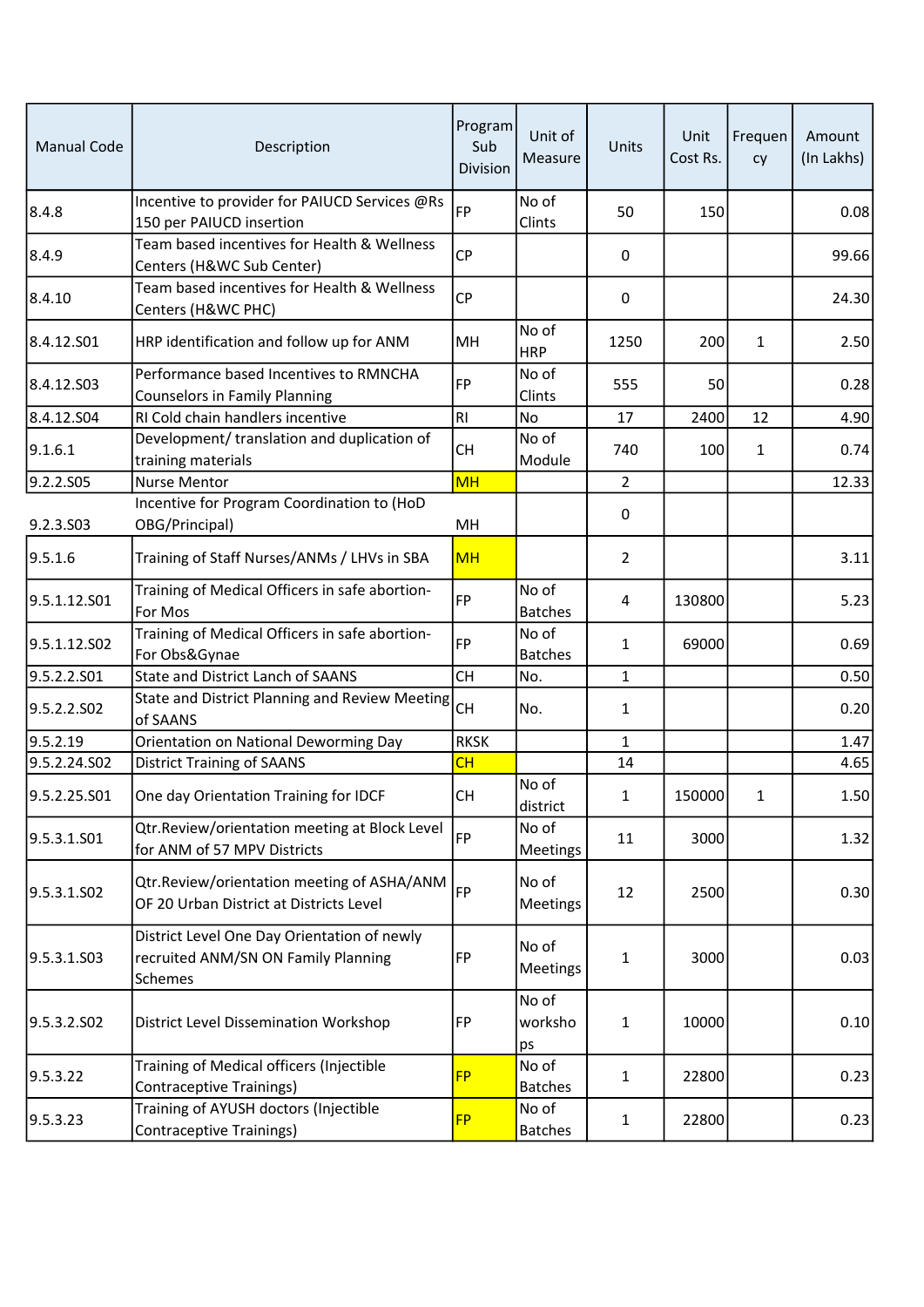| <b>Manual Code</b> | Description                                                                                                                        | Program<br>Sub<br>Division  | Unit of<br>Measure      | Units        | Unit<br>Cost Rs. | Frequen<br>cy | Amount<br>(In Lakhs) |
|--------------------|------------------------------------------------------------------------------------------------------------------------------------|-----------------------------|-------------------------|--------------|------------------|---------------|----------------------|
| 9.5.3.24           | Training of Nurses (Staff Nurse/LHV/ANM)<br>(Injectible Contraceptive Trainings)                                                   | <b>FP</b>                   | No of<br><b>Batches</b> | 8            | 35800            |               | 2.86                 |
| 9.5.4.4            | AFHS training of ANM/LHV/MPW                                                                                                       | <b>RKSK</b>                 | No of<br><b>Batch</b>   | $\mathbf{1}$ | 91905            | $\mathbf{1}$  | 0.92                 |
| 9.5.4.10           | WIFS trainings (Block)                                                                                                             | <b>RKSK</b>                 | No of<br>Batch          | 12           | 3000             | 1             | 0.36                 |
| 9.5.4.13.2         | Training of two nodal teachers per school                                                                                          | <b>RKSK</b>                 | No of<br>school         | 703          | 7000             | $\mathbf{1}$  | 49.21                |
| 9.5.4.13.3         | Any other (please specify) Anemia Free<br>Adolcent event at Inter Collages                                                         | <b>RKSK</b>                 | No of<br>event          | 24           | 5000             | $\mathbf{1}$  | 1.20                 |
| 9.5.5.1            | RBSK Training -Training of Mobile health team<br>- technical and managerial (5 days)                                               | <b>RBSK</b>                 | No of<br>batch          | 3            | 15450            | $\mathbf{1}$  | 0.46                 |
| 9.5.6.1            | Blood Bank/Blood Storage Unit (BSU) Training                                                                                       | <b>BLOOD</b><br><b>CELL</b> |                         | 0            |                  |               | 0.15                 |
| 9.5.10.1.S01       | Training under Immunisation-Data Handler                                                                                           | RI                          |                         | $\mathbf{0}$ |                  |               | 0.06                 |
| 9.5.10.1.S04       | Training under Immunisation-CCH                                                                                                    | RI                          |                         | $\mathbf 0$  |                  |               | 0.62                 |
| 9.5.11.7           | ASHA & MPWs, AWW & Community<br>volunteers (1 day)                                                                                 | CD                          |                         | 0            |                  |               | 0.15                 |
| 9.5.12.1           | Training / Capacity Building (Malaria)                                                                                             | CD                          |                         | $\mathbf 0$  |                  |               | 1.05                 |
| 9.5.12.6           | Training/sensitization of district level officers<br>on ELF and drug distributors including<br>peripheral health workers (AES/ JE) | CD                          |                         | $\mathbf 0$  |                  |               | 2.86                 |
| 9.5.14.1           | <b>Trainings under RNTCP</b>                                                                                                       | CD                          |                         | $\mathbf 0$  |                  |               | 3.16                 |
| 9.5.14.2           | <b>CME</b> (Medical Colleges)                                                                                                      | CD                          |                         | $\pmb{0}$    |                  |               | 1.60                 |
| 9.5.17.1           | Training of doctors and staff at DH Level under<br><b>NPHCE</b>                                                                    | NCD                         |                         | 0            |                  |               | 0.80                 |
| 9.5.18.1.1         | Orientation of Stakeholder organizations                                                                                           | <b>NCD</b>                  |                         | $\mathbf 0$  |                  |               | 0.40                 |
| 9.5.18.1.2         | Training of Health Professionals                                                                                                   | <b>NCD</b>                  |                         | 0            |                  |               | 0.40                 |
| 9.5.18.1.3         | <b>Orientation of Law Enforcers</b>                                                                                                | <b>NCD</b>                  |                         | 0            |                  |               | 0.60                 |
| 9.5.18.1.4         | Other Trainings/Orientations - sessions<br>incorporated in other's training                                                        | <b>NCD</b>                  |                         | 0            |                  |               | 1.30                 |
| 9.5.19.2           | District NCD Cell                                                                                                                  | <b>NCD</b>                  |                         | $\mathbf 0$  |                  |               | 3.00                 |
| 9.5.25.3           | Kayakalp Trainings                                                                                                                 | QA                          | Batch                   | $\mathbf{1}$ | 33000            | $\mathbf{1}$  | 0.33                 |
| 9.5.26.2           | Training cum review meeting for HMIS & MCTS                                                                                        | <b>MIS</b>                  |                         | 0            |                  |               | 0.53                 |
|                    | at District level                                                                                                                  |                             |                         |              |                  |               |                      |
| 9.5.26.3           | Training cum review meeting for HMIS & MCTS<br>at Block level                                                                      | <b>MIS</b>                  |                         | 0            |                  |               | 1.90                 |
| 9.5.26.4           | Training cum review meeting for HMIS & MCTS<br>at Division Level                                                                   | <b>MIS</b>                  |                         | $\mathbf{0}$ |                  |               | 0.25                 |
| 9.5.27.1           | Bridge Course/ training on the Standard<br><b>Treatment Protocols</b>                                                              | <b>Nursing</b>              |                         | 0            |                  |               | 38.76                |
| 9.5.27.4.S01       | Cost of Yoga Sessions                                                                                                              | CP                          |                         | $\pmb{0}$    |                  |               | 7.01                 |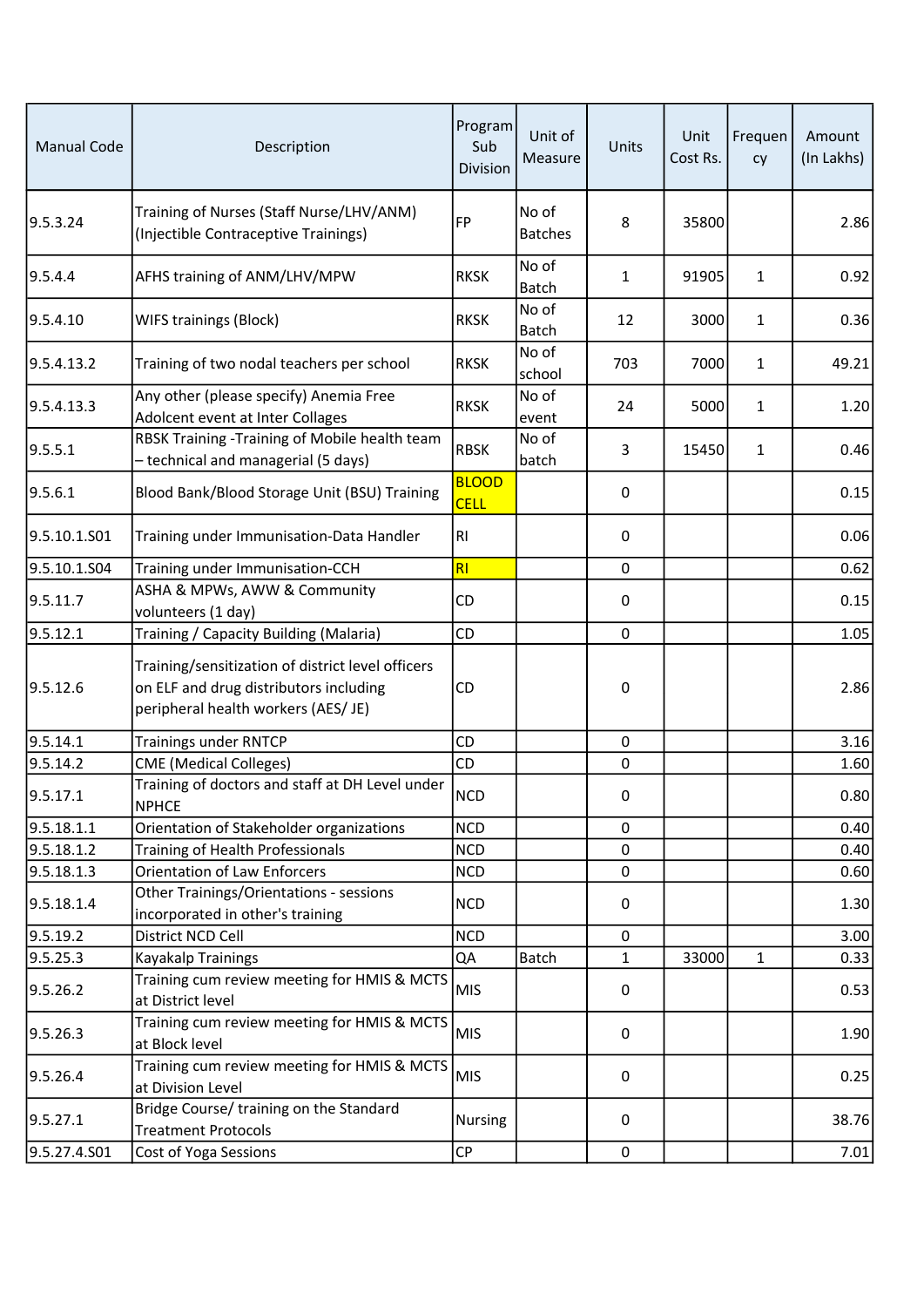| <b>Manual Code</b>   | Description                                                                                                 | Program<br>Sub<br>Division  | Unit of<br>Measure    | Units          | Unit<br>Cost Rs. | Frequen<br>cy | Amount<br>(In Lakhs) |
|----------------------|-------------------------------------------------------------------------------------------------------------|-----------------------------|-----------------------|----------------|------------------|---------------|----------------------|
| 01                   | 9.5.29.13.S04. Scaling up Nurse Mentoring Program<br>Allowances                                             | MН                          |                       | $\overline{2}$ |                  |               | 0.78                 |
| 9.5.29.13.S04.<br>02 | Scaling up Nurse Mentoring Program<br>Honorarium                                                            | MH                          |                       | 9              |                  |               | 5.40                 |
| 03                   | 9.5.29.13.S04. Scaling up Nurse Mentoring Program Yearly TA<br>DA                                           | MH                          |                       | 9              |                  |               | 0.27                 |
| 9.5.29.13.S04.<br>04 | Scaling up Nurse Mentoring Program Register                                                                 | MH                          |                       | 9              |                  |               | 0.02                 |
| 9.5.29.13.S04.<br>05 | Scaling up Nurse Mentoring Program Mini Skill<br>Lab                                                        | MH                          |                       | 5              |                  |               | 5.00                 |
| 9.5.29.13.504.<br>07 | Scaling up Nurse Mentoring Program Divisional<br>Dakshta Training                                           | MH                          |                       | $\overline{2}$ |                  |               | 1.60                 |
| 10.1.1               | Maternal Death Review (both in institutions<br>and community)                                               | MН                          | No of<br><b>CBMDR</b> | 74             | 600              | 1             | 0.44                 |
| 10.1.2               | Child Death Review                                                                                          | <b>CH</b>                   | No of<br>district     | 1              |                  |               | 17.30                |
| 10.2.4               | Microfilaria Survey - Lymphatic Filariasis                                                                  | CD                          |                       | $\mathbf 0$    |                  |               | 0.50                 |
| 10.2.5               | Monitoring & Evaluation (Post MDA assessment<br>by medical colleges (Govt. & private)/ICMR<br>institutions) | <b>CD</b>                   |                       | 0              |                  |               | 0.35                 |
| 10.3.1.2             | Sentinel surveillance Hospital recurrent                                                                    | CD                          |                       | $\mathbf 0$    |                  |               | 1.00                 |
| 10.4.1               | Management of IDD Monitoring Laboratory                                                                     |                             |                       | 0              |                  |               | 0.13                 |
| 11.3                 | Targeting Naturally Occurring Gathering of<br>People/ Health Mela                                           |                             |                       | $\overline{2}$ |                  |               | 13.00                |
| 11.5.1               | Media Mix of Mid Media/ Mass Media                                                                          | <b>IEC</b>                  |                       | $\mathbf{1}$   |                  |               | 0.65                 |
| 11.5.4.S02           | Celebration of New Born Care Week                                                                           | <b>CH</b>                   | No of<br>district     | 1              | 50000            | 1             | 0.50                 |
| 11.5.4.503           | <b>Celebration of Breastfeeding Week</b>                                                                    | CH                          | No of<br>district     | $\mathbf{1}$   | 40000            | 1             | 0.40                 |
| 11.5.4.S05           | District Level IEC/BCC Activity Under SAANS                                                                 | <b>CH</b>                   | No.                   | $\mathbf{1}$   | 200000           |               | 2.00                 |
| 11.6.3               | IEC & promotional activities for World<br>Population Day celebration                                        | <b>IEC/FP</b>               | No of<br>events       | 12             |                  |               | 1.79                 |
| 11.6.4               | IEC & promotional activities for Vasectomy<br>Fortnight celebration                                         | <b>IEC/FP</b>               | No of<br>events       | 12             |                  |               | 1.19                 |
| 11.8.2               | Any other IEC/BCC activities (Wall Painting,<br>Banner & Poster)                                            | <b>IEC</b>                  |                       | $\pmb{0}$      |                  |               | 2.89                 |
| 11.9.1.S01           | Creating awareness on declining sex ratio issue IEC<br>(PNDT)- Block Level                                  | /PNDT                       | No of<br>Events       | 6              | 10000            |               | 0.60                 |
| 11.9.1.S02           | Creating awareness on declining sex ratio issue  IEC<br>(PNDT)- District Level                              | /PNDT                       | No of<br>Events       | $\mathbf{1}$   | 25000            |               | 0.25                 |
| 11.9.1.S03           | Creating awareness on declining sex ratio issue<br>(PNDT)-Division Level                                    | <b>IEC</b><br>/PNDT         | No of<br>Events       | $\mathbf{1}$   | 50000            |               | 0.50                 |
| 11.10.1.501          | Donor Refreshment amount                                                                                    | <b>BLOOD</b><br><b>CELL</b> | No of<br>donation     | $\pmb{0}$      | 25               | 1             | 0.81                 |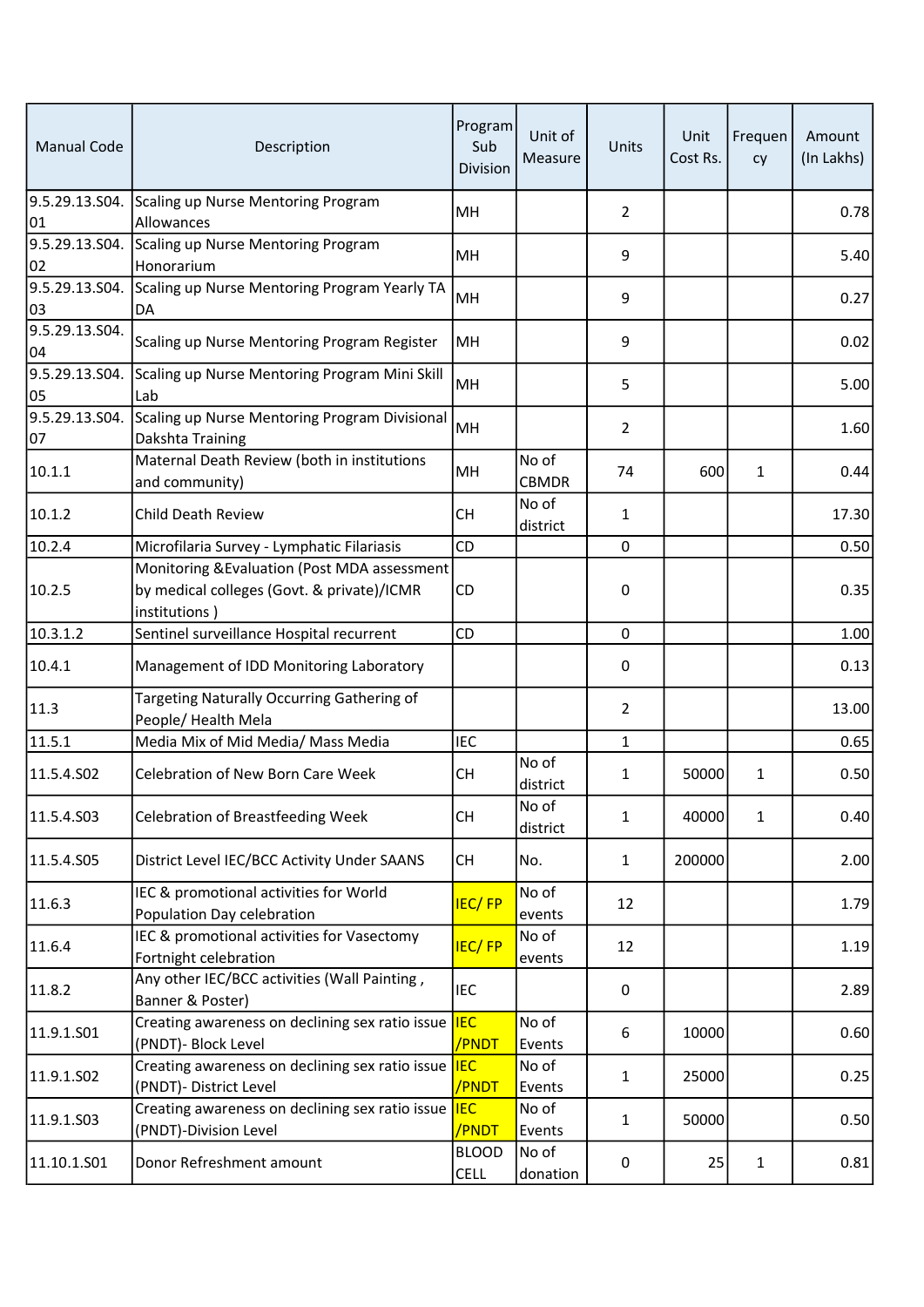| <b>Manual Code</b> | Description                                                                                                                                           | Program<br>Sub<br>Division  | Unit of<br>Measure | Units        | Unit<br>Cost Rs. | Frequen<br>cy | Amount<br>(In Lakhs) |
|--------------------|-------------------------------------------------------------------------------------------------------------------------------------------------------|-----------------------------|--------------------|--------------|------------------|---------------|----------------------|
| 11.10.1.S02        | <b>Blood donation Camp</b>                                                                                                                            | <b>BLOOD</b><br><b>CELL</b> | No of<br>camp      | 0            | 2500             | 1             | 1.00                 |
| 11.10.1.S03        | Travel & Communication Expenses for BB<br><b>Counselors PRO BCTV</b>                                                                                  | <b>BLOOD</b><br><b>CELL</b> |                    | 0            |                  |               | 0.30                 |
| 11.11.1            | <b>IEC for NPPCD</b>                                                                                                                                  | <b>IEC</b>                  |                    | $\mathbf 0$  |                  |               | 0.50                 |
| 11.14.1            | Health Education & Publicity for NIDDCP                                                                                                               | <b>IEC</b>                  |                    | 0            |                  |               | 0.26                 |
| 11.15.1            | IEC/BCC for Malaria                                                                                                                                   | <b>IEC</b>                  |                    | 0            |                  |               | 0.35                 |
| 11.15.2            | IEC/BCC for Social mobilization (Dengue and<br>Chikungunya)                                                                                           | <b>IEC</b>                  |                    | 0            |                  |               | 0.20                 |
| 11.15.4            | Specific IEC/BCC for Lymphatic Filariasis                                                                                                             | <b>IEC</b>                  |                    | $\mathbf 0$  |                  |               | 2.07                 |
| 11.16.1            | IEC/BCC: Mass media, Outdoor media, Rural<br>media, Advocacy media for NLEP                                                                           | CD                          |                    | 0            |                  |               | 0.98                 |
| 11.17.1            | ACSM (State & district)                                                                                                                               | <b>IEC</b>                  |                    | 0            |                  |               | 7.60                 |
| 11.19.1            | Translation of IEC material and distribution                                                                                                          | <b>IEC</b>                  |                    | 0            |                  |               | 0.50                 |
| 11.20.2            | Celebration of days-ie International Day for<br>older persons                                                                                         | <b>IEC</b>                  |                    | 0            |                  |               | 1.00                 |
| $\sqrt{11.21.1}$   | IEC/SBCC for NTCP                                                                                                                                     | <b>IEC</b>                  |                    | 0            |                  |               | 1.50                 |
| 11.22.2            | IEC/BCC for District NCD Cell                                                                                                                         | <b>IEC</b>                  |                    | $\mathbf 0$  |                  |               | 0.50                 |
| 11.24.1            | IEC activities for Health & Wellness centre<br>(H&WC)                                                                                                 | <b>IEC</b>                  |                    | $\mathbf 0$  |                  |               | 26.50                |
| 11.24.3.4          | State-level IEC Campaigns/Other IEC<br>Campaigns                                                                                                      | <b>IEC</b>                  |                    | 17           |                  |               | 2.75                 |
| 11.24.4.1          | IEC/BCC under NRCP: Rabies Awareness and<br>DO'S and Don'ts in the event of Animal Bites                                                              |                             |                    | 0            |                  |               | 3.54                 |
| 11.24.4.2          | IEC/BCC under NOHP                                                                                                                                    |                             |                    | $\mathbf 0$  |                  |               | 0.50                 |
| 12.1.1             | Printing of MDR formats                                                                                                                               | MH                          |                    | 150          |                  |               | 0.05                 |
| 12.1.2             | Printing of MCP cards, safe motherhood<br>booklets etc.                                                                                               | MH                          | No of<br>cards     | 82619        | 17               | $\mathbf{1}$  | 14.05                |
| 12.1.3             | Printing of labor room registers and<br>casesheets/ LaQshya related printing                                                                          | MH                          | No of<br>caseshee  | 43000        | 10               | $\mathbf{1}$  | 4.30                 |
| 12.1.5             | Any other (Printing of CAC Format)                                                                                                                    | FP/CAC                      | No of<br>formats   | 125          |                  |               | 0.19                 |
| 12.2.4             | Printing of Child Death Review formats                                                                                                                | CH                          |                    | 590746       |                  |               | 2.95                 |
| 12.2.5             | Printing of compliance cards and reporting<br>formats for National Iron Plus Initiative-for 6-<br>59 months age group and for 5-10 years age<br>group | CH                          | No of<br>format    | 216480       | 1                | 1             | 2.16                 |
| 12.2.6             | Printing of IEC materials and reporting formats<br>etc. for National Deworming Day                                                                    | <b>RKSK</b>                 |                    | $\mathbf{1}$ |                  |               | 3.46                 |
| 12.2.7             | Printing of IEC Materials and monitoring<br>formats for IDCF                                                                                          | <b>CH</b>                   | No of<br>District  | 1            | 118000           | $\mathbf{1}$  | 1.18                 |
| 12.2.10            | Printing (SNCU data management)                                                                                                                       | CH                          | No of<br>SNCU      | 1            | 100000           | $\mathbf{1}$  | 1.00                 |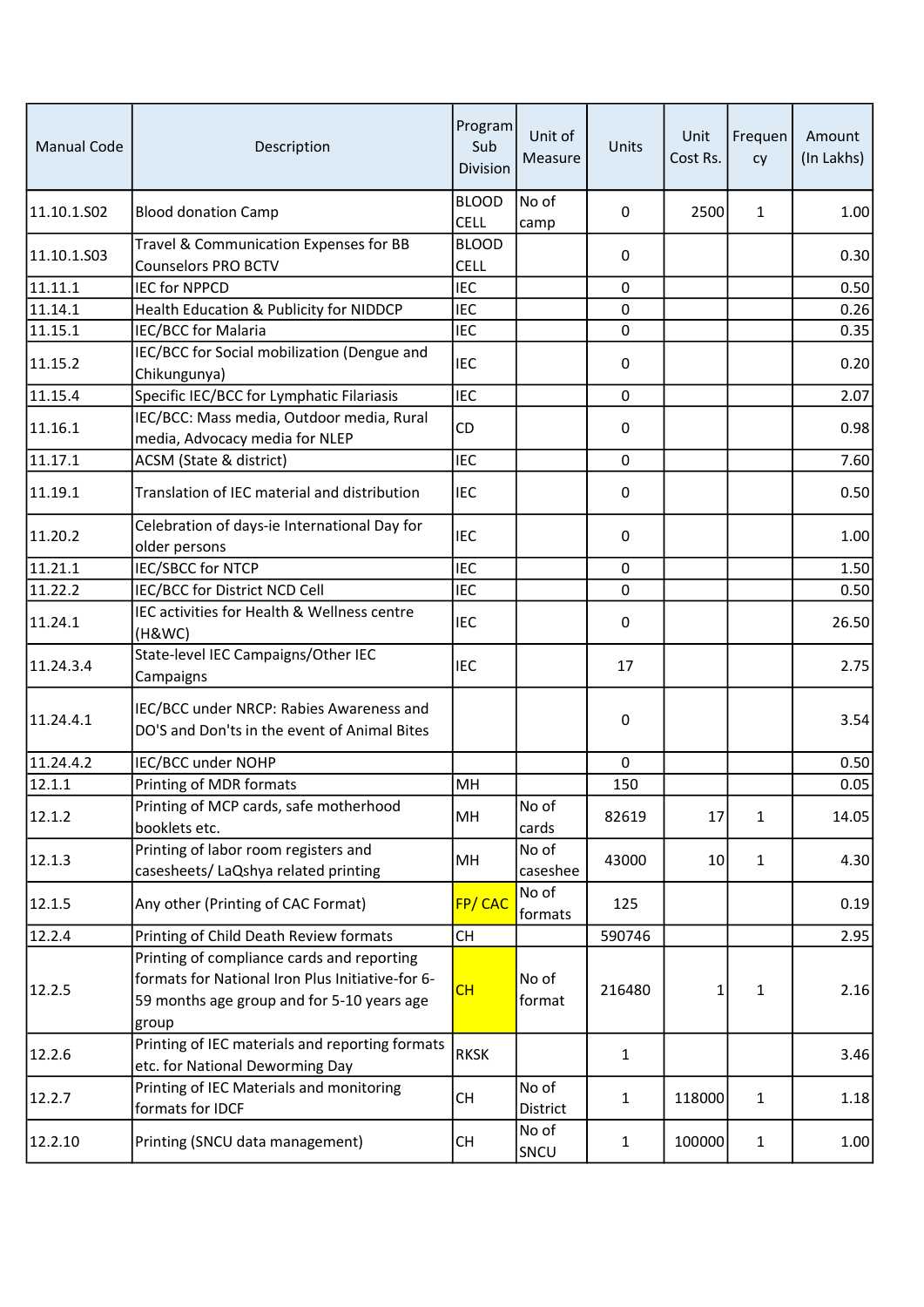| <b>Manual Code</b> | Description                                                                              | Program<br>Sub<br>Division  | Unit of<br>Measure        | Units          | Unit<br>Cost Rs. | Frequen<br>cy | Amount<br>(In Lakhs) |
|--------------------|------------------------------------------------------------------------------------------|-----------------------------|---------------------------|----------------|------------------|---------------|----------------------|
| 12.2.11            | Printing of HBNC referral cards and other<br>formats                                     | <b>CH</b>                   | No. of<br>format          | 467972         | 0.5              | 1             | 2.34                 |
| 12.3.3             | Printing of FP Manuals, Guidelines, etc.                                                 | FP                          | No of<br>formats          | 0              |                  |               | 1.85                 |
| 12.5.4             | Printing of RBSK card and registers                                                      | <b>RBSK</b>                 | No of<br>children         | 328731         |                  |               | 7.29                 |
| 12.5.6             | Any other (Printing of Banner and Sticker<br>under RBSK)                                 | <b>RBSK</b>                 |                           | 66             |                  |               | 0.08                 |
| 12.7.1             | Printing of ASHA diary                                                                   | <b>CP</b>                   |                           | 2421           |                  |               | 4.24                 |
| 12.7.2             | Printing of ASHA Modules and formats                                                     | <b>CP</b>                   |                           | 0              |                  |               | 0.78                 |
| 12.7.3             | Printing of CBAC format                                                                  | <b>CP</b>                   |                           | $\mathbf 0$    |                  |               | 18.48                |
| 12.8.1             | Printing of cards for screening of children for<br>hemoglobinopathies                    | <b>BLOOD</b><br><b>CELL</b> |                           | 0              |                  |               | 0.25                 |
| 12.9.1             | Printing of HMIS Formats                                                                 | <b>MIS</b>                  |                           | $\mathbf 0$    |                  |               | 0.67                 |
| 12.9.3             | Printing of MCTS follow-up formats/ services<br>due list/ work plan                      | MIS                         |                           | 2556           |                  |               | 0.92                 |
| 12.10.1            | Printing and dissemination of Immunization<br>cards, tally sheets, monitoring forms etc. | R <sub>1</sub>              | No of<br>Benificiar<br>y  | 85398          | 10               | 1             | 8.54                 |
| 12.13.2            | Printing                                                                                 | CD                          |                           | $\mathbf 0$    |                  |               | 2.78                 |
| 12.14.1            | Printing of Challan Books under NTCP                                                     |                             |                           | $\mathbf 0$    |                  |               | 0.21                 |
| 12.17.5.502        | Printing of form P,L, S under IDSP progrm                                                |                             |                           | $\pmb{0}$      |                  |               | 0.45                 |
| 12.17.5.503        | Printing of reporting formats under NIDDCP                                               |                             |                           | 0              |                  |               | 0.13                 |
| 13.2.1             | Assessments                                                                              | QA                          |                           | $\overline{4}$ |                  |               | 0.40                 |
| 14.1.1.3.503       | District Logistic Manager                                                                | <b>FP</b>                   | No.                       | $\mathbf{1}$   |                  |               | 4.41                 |
| 14.1.1.4           | Annual increment for all the existing positions                                          |                             |                           | 1              |                  |               | 0.21                 |
| 14.2.3.S01         | Implementation of FP-LMIS Division-<br><b>Transportation Cost</b>                        | FP                          | Lumpsum<br>р              | $\mathbf{1}$   |                  |               | 0.85                 |
| 14.2.3.S02         | Implementation of FP-LMIS District-<br><b>Transportation Cost</b>                        | FP                          | Lumpsum<br>р              | $\mathbf{1}$   |                  |               | 0.40                 |
| 14.2.3.S06         | Procurement of Desktops and UPS Printers-<br>District                                    | FP                          | No.                       | $\mathbf{1}$   | 50000            |               | 0.50                 |
| 14.2.4.1           | Alternative vaccine delivery in hard to reach<br>areas                                   | RI                          | No of<br>AVD              | 1188           | 200              | 1             | 2.38                 |
| 14.2.5             | Alternative Vaccine Delivery in other areas                                              | RI                          | No of<br>AVD              | 28224          | 90               |               | 25.40                |
| 14.2.6             | POL for vaccine delivery from State to district<br>and from district to PHC/CHCs         | RI                          | No of<br><b>Districts</b> | 1              | 200000           | $\mathbf{1}$  | 2.00                 |
| 14.2.7             | Cold chain maintenance                                                                   | RI                          | No of<br>cold<br>chain    | $\pmb{0}$      |                  |               | 0.37                 |
| 14.2.12            | Drug transportation charges                                                              | CD                          |                           | 0              |                  |               | 0.78                 |
| 15.3.2             | Inter-sectoral convergence                                                               | CD                          |                           | 0              |                  |               | 0.05                 |
| 15.5.3             | Private Provider Incentive                                                               | CD                          |                           | $\mathbf 0$    |                  |               | 7.55                 |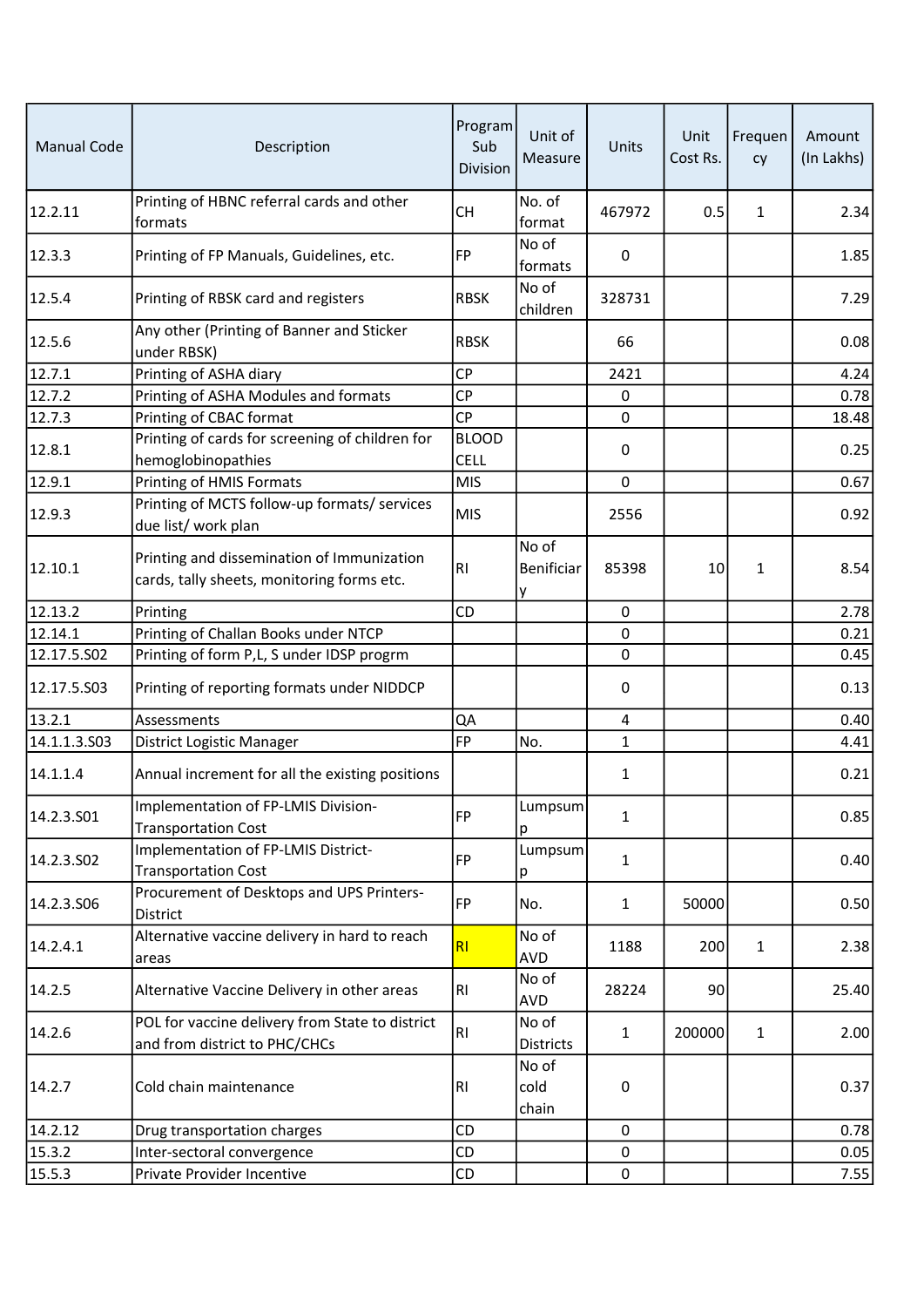| <b>Manual Code</b>               | Description                                                                                                              | Program<br>Sub<br>Division | Unit of<br>Measure        | Units          | Unit<br>Cost Rs. | Frequen<br>cy | Amount<br>(In Lakhs) |
|----------------------------------|--------------------------------------------------------------------------------------------------------------------------|----------------------------|---------------------------|----------------|------------------|---------------|----------------------|
| 15.6.1                           | Reimbursement for cataract operation for NGO<br>and Private Practitioners                                                | <b>NCD</b>                 |                           | $\mathbf 0$    |                  |               | 25.38                |
| 16.1.1.1.1                       | State - Health Action Plan                                                                                               | PM                         | No of<br>Booklet          | 35             | 300              | $\mathbf{1}$  | 0.11                 |
| 16.1.1.4                         | Prepare detailed operational plan for RBSK<br>across districts (including cost of plan)                                  | <b>RBSK</b>                | No of<br><b>Blocks</b>    | 11             | 500              | $\mathbf{1}$  | 0.06                 |
| 16.1.1.6                         | To develop micro plan at sub-centre level                                                                                | RI                         | No                        | 246            | 100              | $\mathbf{1}$  | 0.25                 |
| 16.1.1.7                         | For consolidation of micro plans at block level                                                                          | RI                         | No                        | 14             | 1000             | 1             | 0.14                 |
| 16.1.2.1.6                       | Review meetings/ workshops under RKSK                                                                                    | <b>RKSK</b>                |                           | 4              |                  |               | 0.32                 |
| 16.1.2.1.7                       | RBSK Convergence/Monitoring meetings                                                                                     | <b>RBSK</b>                | No of<br>Meetings         | 3              | 500              | 3             | 0.17                 |
| 16.1.2.1.14                      | Quarterly review meetings exclusive for RI at<br>district level with Block MOs, CDPO, and other<br>stake holders         | RI                         | No of<br>participa<br>nts | 156            | 100              | $\mathbf{1}$  | 0.16                 |
| 16.1.2.1.15                      | Quarterly review meetings exclusive for RI at<br>block level                                                             | RI                         | No of<br>participa<br>nts | 3541           | 75               | $\mathbf{1}$  | 2.66                 |
| 16.1.2.1.16                      | <b>IDSP Meetings</b>                                                                                                     |                            |                           | $\pmb{0}$      |                  |               | 0.04                 |
| 16.1.2.1.17                      | State Task Force, State Technical Advisory<br>Committee meeting, District coordination<br>meeting (Lymphatic Filariasis) |                            |                           | 0              |                  |               | 0.30                 |
| 16.1.2.1.21                      | Medical Colleges (Any meetings)                                                                                          |                            |                           | $\mathbf 0$    |                  |               | 0.10                 |
| 16.1.2.1.22                      | Monthly meeting with the hospital staff                                                                                  |                            |                           | $\pmb{0}$      |                  |               | 0.48                 |
| 16.1.2.1.28.S0<br>$\mathbf{1}$   | District Level MDR Review Meeting                                                                                        | MH                         | No of<br>meetings         | 6              | 3000             | 1             | 0.18                 |
| 16.1.2.1.28.SO<br>$\overline{2}$ | Divisional Level MDR Review Meeting                                                                                      | MH                         | No of<br>meetings         | 4              | 10000            | $\mathbf{1}$  | 0.40                 |
| 16.1.2.2.3                       | State/ District Quality Assurance Unit<br>(Monitoring & Supervision)                                                     | QA                         | Vehicle                   | $\overline{2}$ |                  |               | 7.80                 |
| 16.1.2.2.5                       | Monitoring, Evaluation & Supervision<br>(Malaria)                                                                        |                            |                           | 0              |                  |               | 2.13                 |
| 16.1.2.2.6                       | Monitoring/supervision and Rapid response<br>(Dengue and Chikungunya)                                                    |                            |                           | 0              |                  |               | 1.98                 |
| 16.1.2.2.8                       | Monitoring & Supervision (Lymphatic Filariasis)                                                                          |                            |                           | 0              |                  |               | 0.30                 |
| 16.1.2.2.12                      | District NCD Cell                                                                                                        |                            |                           | $\mathbf 0$    |                  |               | 1.13                 |
| 16.1.2.2.13                      | <b>Supervision and Monitoring</b>                                                                                        |                            |                           | $\mathbf 0$    |                  |               | 3.16                 |
| 16.1.2.2.14                      | Monitoring Committee on Section 5                                                                                        |                            |                           | 0              |                  |               | 0.03                 |
| 16.1.2.2.16                      | Monitoring and Surveillance (review meetings,<br>Travel) under NRCP                                                      |                            |                           | 0              |                  |               | 0.50                 |
| 16.1.3.1.1                       | Mobility Support for SPMU/State                                                                                          |                            |                           | $\pmb{0}$      |                  |               | 1.14                 |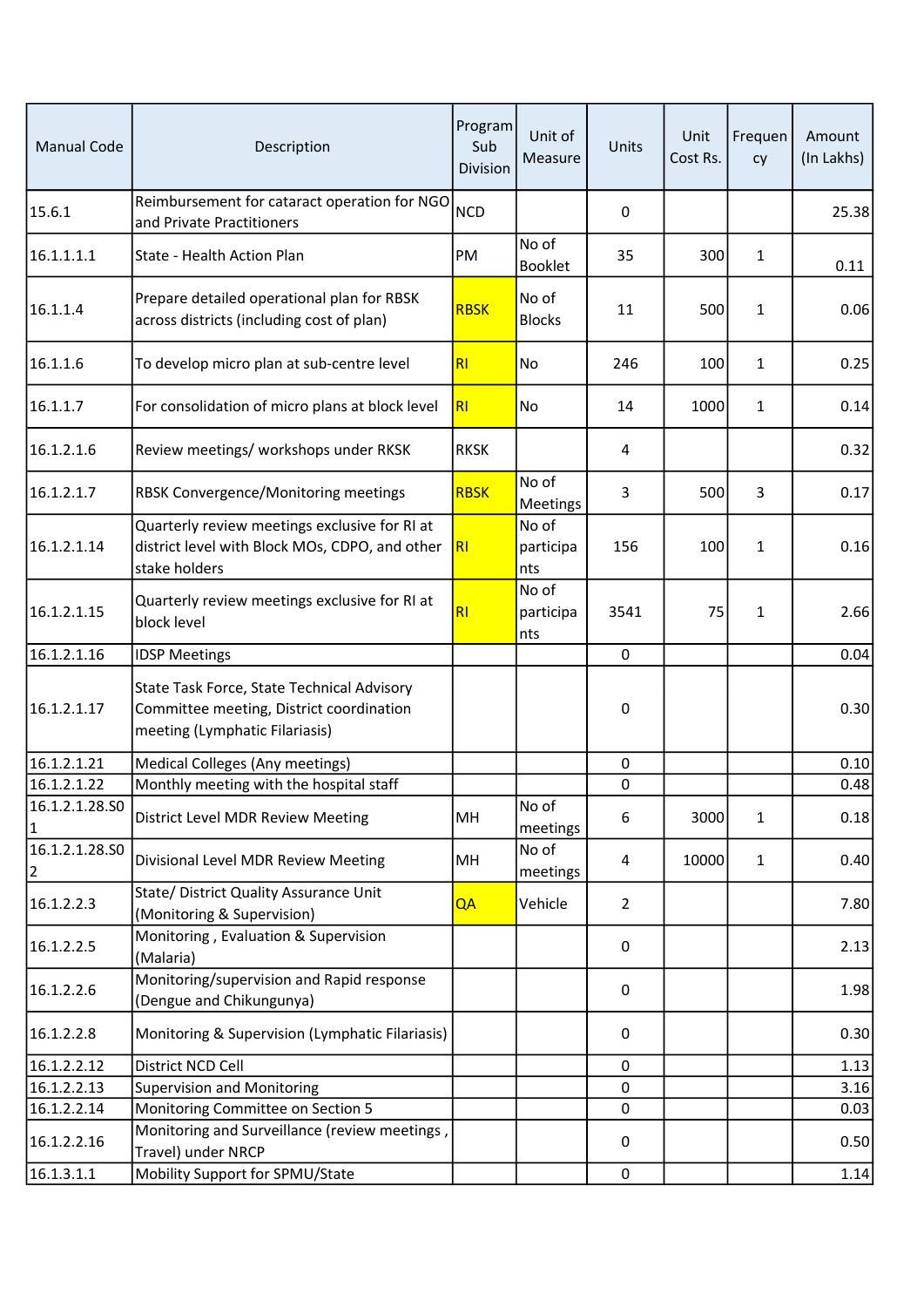| <b>Manual Code</b>             | Description                                                                                                                                        | Program<br>Sub<br>Division | Unit of<br>Measure | Units        | Unit<br>Cost Rs. | Frequen<br>cy | Amount<br>(In Lakhs) |
|--------------------------------|----------------------------------------------------------------------------------------------------------------------------------------------------|----------------------------|--------------------|--------------|------------------|---------------|----------------------|
| 16.1.3.1.2                     | Mobility and communication support for RKSK<br>district coordinator/ consultant                                                                    | <b>RKSK</b>                |                    | $\mathbf{1}$ |                  |               | 0.93                 |
| 16.1.3.1.4                     | Mobility Costs for ASHA Resource Centre/ASHA<br>Mentoring Group (Kindly Specify)                                                                   |                            |                    | 0            |                  |               | 3.50                 |
| 16.1.3.1.9                     | Mobility support for Rapid Response Team                                                                                                           |                            |                    | 0            |                  |               | 0.41                 |
| 16.1.3.1.13                    | Vehicle Operation (POL)                                                                                                                            |                            |                    | $\mathbf 0$  |                  |               | 2.35                 |
| 16.1.3.1.14                    | Vehicle hiring                                                                                                                                     |                            |                    | 0            |                  |               | 2.76                 |
| 16.1.3.1.15                    | Tobacco Cessation Centre (TCC): Mobility<br>support                                                                                                |                            |                    | 0            |                  |               | 0.60                 |
| 16.1.3.2.1                     | Zonal Entomological units                                                                                                                          |                            |                    | $\mathbf 0$  |                  |               | 3.50                 |
| 16.1.3.3.1                     | PM activities for World Population Day'<br>celebration (Only mobility cost): funds<br>earmarked for district level activities                      | <b>FP</b>                  | No of<br>events    | 1            | 20000            |               | 0.20                 |
| 16.1.3.3.2                     | PM activities for Vasectomy Fortnight<br>celebration (Only mobility cost): funds<br>earmarked for district level activities                        | <b>FP</b>                  | No of<br>events    | 1            | 5000             |               | 0.05                 |
| 16.1.3.3.3                     | Mobility Support for DPMU/District                                                                                                                 |                            |                    | $\mathbf 0$  |                  |               | 11.88                |
| 16.1.3.3.5                     | Mobility Costs for ASHA Resource Centre/ASHA<br>Mentoring Group (Kindly Specify)                                                                   |                            |                    | $\mathbf{1}$ |                  |               | 0.10                 |
| 16.1.3.3.7                     | Mobility Support for supervision for district<br>level officers.                                                                                   | RI                         | No                 | 0            |                  |               | 3.00                 |
| 16.1.3.3.8                     | MOBILITY: Travel Cost, POL, etc. during<br>outbreak investigations and field visits for<br>monitoring programme activities at DSU on<br>need basis |                            |                    | 0            |                  |               | 3.00                 |
| 16.1.3.3.10                    | Travel expenses - Contractual Staff at District<br>level                                                                                           |                            |                    | 0            |                  |               | 0.60                 |
| 16.1.3.3.11                    | Mobility Support: District Cell                                                                                                                    |                            |                    | $\mathbf 0$  |                  |               | 1.33                 |
| 16.1.3.3.12                    | Medical Colleges (All service delivery to be<br>budgeted under B.30)                                                                               |                            |                    | 0            |                  |               | 0.10                 |
| 16.1.3.3.13                    | Miscellaneous/Travel                                                                                                                               |                            |                    | $\mathbf 0$  |                  |               | 3.60                 |
| 16.1.3.3.14                    | <b>Enforcement Squads</b>                                                                                                                          |                            |                    | 0            |                  |               | 0.10                 |
| 16.1.3.3.15                    | District Tobacco Control Cell (DTCC): Mobility<br>Support                                                                                          |                            |                    | 0            |                  |               | 1.56                 |
| 16.1.3.3.16                    | District NCD Cell (TA, DA, POL)                                                                                                                    |                            |                    | $\mathbf 0$  |                  |               | 0.66                 |
| 16.1.3.3.17.SO<br>$\mathbf{1}$ | Mission Parivar Vikas Campaign                                                                                                                     | FP                         | No of<br>campaign  | 28           | 1000             |               | 0.28                 |
| 16.1.3.4.1                     | PM activities for World Population Day'<br>celebration (Only mobility cost): funds<br>earmarked for block level activities                         | <b>FP</b>                  | No of<br>events    | 11           | 1000             |               | 0.11                 |
| 16.1.3.4.2                     | PM activities for Vasectomy Fortnight<br>celebration (Only mobility cost): funds<br>earmarked for block level activities                           | <b>FP</b>                  | No of<br>events    | 11           | 1000             |               | 0.11                 |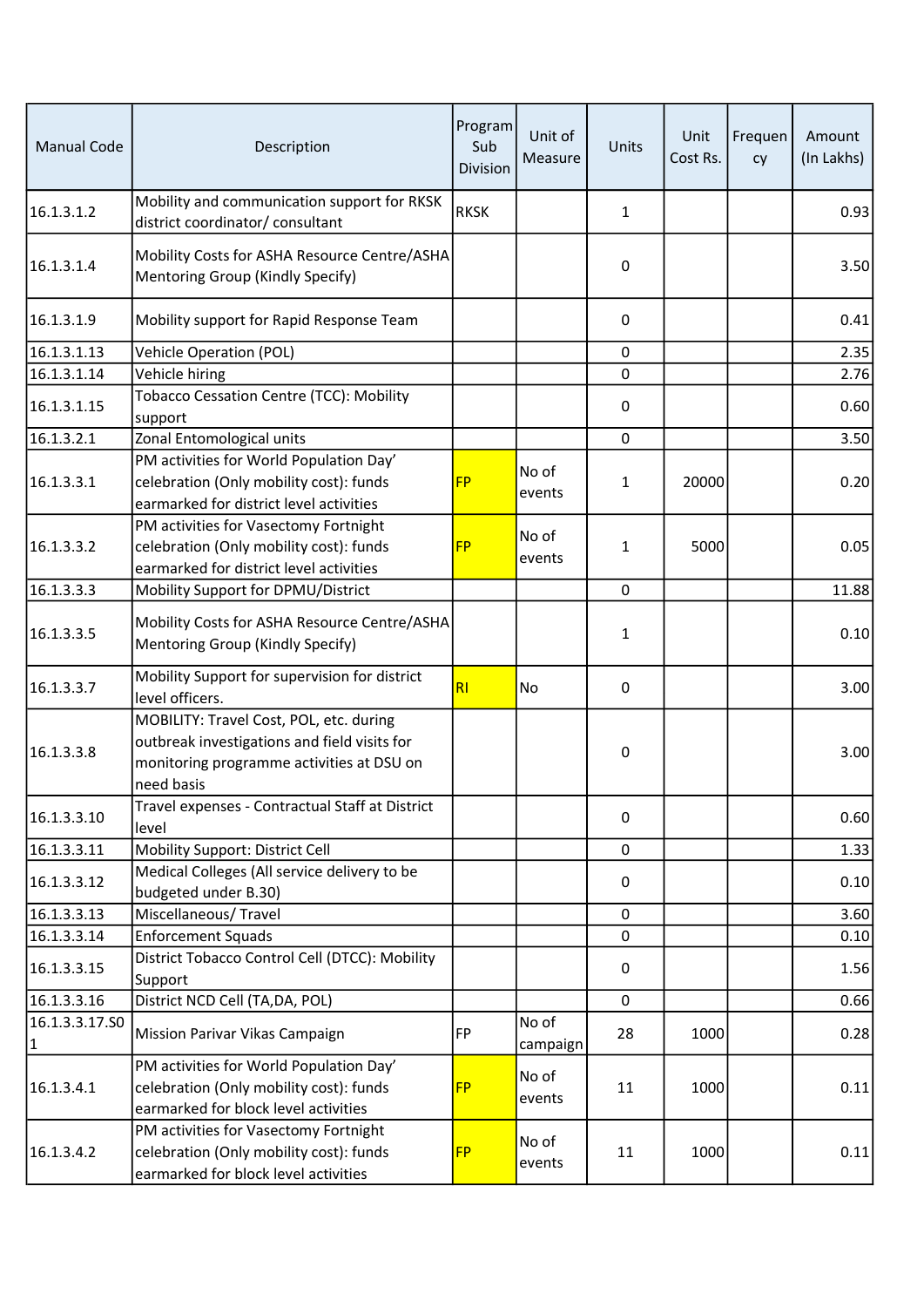| <b>Manual Code</b>                         | Description                                                                                        | Program<br>Sub<br>Division | Unit of<br>Measure   | Units       | Unit<br>Cost Rs. | Frequen<br>cy | Amount<br>(In Lakhs) |
|--------------------------------------------|----------------------------------------------------------------------------------------------------|----------------------------|----------------------|-------------|------------------|---------------|----------------------|
| 16.1.3.4.3.S01                             | Mobility for Supportive Supervision At Block<br>Level-M&E                                          | ME                         |                      | 0           |                  |               | 43.56                |
| 16.1.3.4.3.502                             | Mobility Support & Commnication cost for<br><b>BCPM</b>                                            | <b>CP</b>                  |                      | 0           |                  |               | 6.73                 |
|                                            | 16.1.3.4.5.S01 Communication Cost for HWC Staff                                                    | <b>CP</b>                  |                      | 0           |                  |               | 4.53                 |
| 16.1.3.5.1.S01                             | TA/DA of HWC Staff                                                                                 | <b>CP</b>                  |                      | 0           |                  |               | 4.53                 |
| 16.1.3.5.1.S02                             | Travel expenses for regular staff under NLEP                                                       | <b>CD</b>                  |                      | 0           |                  |               | 0.40                 |
| 16.1.4.1.1                                 | JSY Administrative Expenses                                                                        | <b>MH</b>                  |                      | $\mathbf 0$ |                  |               | 22.13                |
| 16.1.4.1.5                                 | Office expenses on telephone, fax, Broadband<br>Expenses & Other Miscellaneous Expenditures        |                            |                      | 0           |                  |               | 0.93                 |
| 16.1.4.1.10                                | <b>Office Operation (Miscellaneous)</b>                                                            |                            |                      | 0           |                  |               | 3.16                 |
| 16.1.4.1.11                                | Tobacco Cessation Centre (TCC): Office<br>Expenses                                                 |                            |                      | 0           |                  |               | 0.50                 |
| 16.1.4.2.1                                 | District Quality Assurance Unit (Operational<br>cost)                                              | QA                         |                      | $\Omega$    |                  |               | 10.44                |
| 16.1.4.2.3                                 | contingency support                                                                                |                            |                      | $\mathbf 0$ |                  |               | 1.73                 |
| 16.1.4.2.4                                 | Office operation & Maintenance - District Cell                                                     |                            |                      | $\Omega$    |                  |               | 0.42                 |
| 16.1.4.2.5                                 | District Cell - Consumables                                                                        |                            |                      | $\mathbf 0$ |                  |               | 0.42                 |
| 16.1.4.2.6                                 | Operational expenses of the district centre :<br>rent, telephone expenses, website etc.            |                            |                      | 0           |                  |               | 0.10                 |
| 16.1.4.2.8                                 | District Tobacco Control Cell (DTCC):<br>Misc./Office Expenses                                     |                            |                      | 0           |                  |               | 4.00                 |
| 16.1.4.2.9                                 | District NCD Cell (Contingency)                                                                    |                            |                      | 0           |                  |               | 1.00                 |
| 16.1.4.3.1                                 | SNCU Data management (excluding HR)                                                                | <b>CH</b>                  | No of<br>SNCU        | 1           | 60000            | 1             | 0.60                 |
| 16.1.5.2.1                                 | Minor repairs and AMC of IT/office equipment<br>supplied under IDSP                                |                            |                      | 0           |                  |               | 0.05                 |
| 16.1.5.3.1                                 | PM activities under Micronutrient<br><b>Supplementation Programme</b>                              |                            |                      | 0           |                  |               | 1.16                 |
| 16.1.5.3.3                                 | Concurrent Audit system                                                                            |                            |                      | $\mathbf 0$ |                  |               | 1.20                 |
| 16.1.5.3.11                                | <b>District level Coordination Committee</b>                                                       |                            |                      | 0           |                  |               | 0.02                 |
| 16.1.5.3.16.50<br>$\overline{\mathcal{L}}$ | Divisional PMU Operational Cost                                                                    | HR.                        |                      | 0           |                  |               | 18.19                |
| 16.1.5.3.16.S0<br>5                        | DPMU Operational Cost (inclusive of Rs.<br>10000/ district / month for RBSK DEIC Manager<br>TA DA) |                            |                      | 1           |                  |               | 13.11                |
| 16.1.5.3.16.50<br>$\boldsymbol{6}$         | <b>BPMU Oprational Cost</b>                                                                        |                            |                      | 11          |                  |               | 21.83                |
| 16.1.5.3.16.SO<br>9                        | <b>Oprational Cost for RBSK</b>                                                                    | <b>RBSK</b>                | No of<br><b>DEIC</b> | 0           | 10000            | 1             | 0.10                 |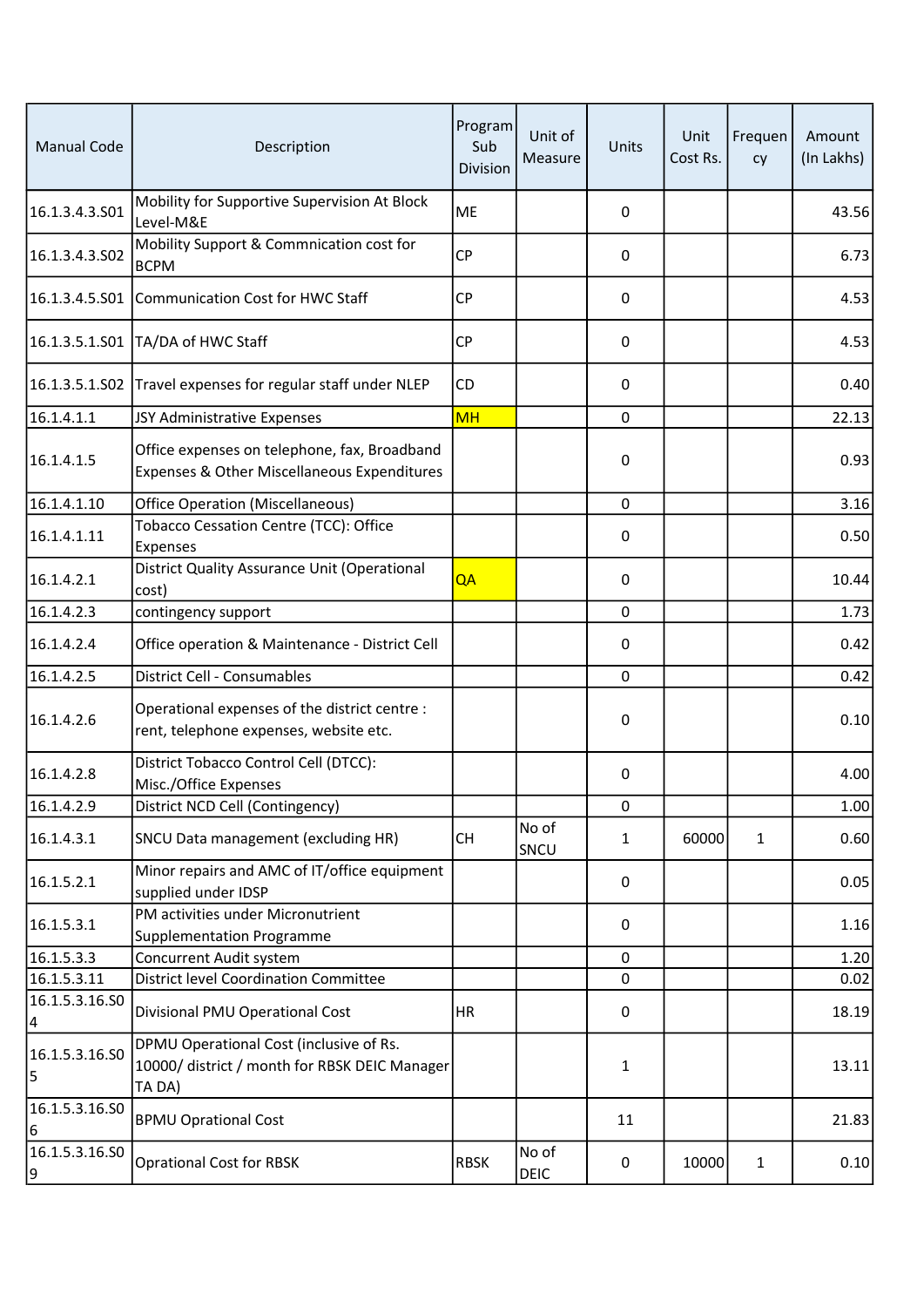| <b>Manual Code</b>     | Description                                                                                                     | Program<br>Sub<br>Division | Unit of<br>Measure | Units        | Unit<br>Cost Rs. | Frequen<br>cy | Amount<br>(In Lakhs) |
|------------------------|-----------------------------------------------------------------------------------------------------------------|----------------------------|--------------------|--------------|------------------|---------------|----------------------|
| 16.1.5.3.16.S1<br>0    | Operational cost of RBSK-MHT                                                                                    | <b>RBSK</b>                | No of<br>teams     | 0            | 1500             | 1             | 0.33                 |
| 16.1.5.3.16.S1<br>5    | Office & Administrative Expence for State &<br>District Rabies Program                                          |                            |                    | 0            |                  |               | 0.08                 |
| 16.1.5.3.16.S1<br>8    | Office operational cost & other office expences<br>unedr NPCB                                                   | <b>NCD</b>                 |                    | 0            |                  |               | 0.93                 |
| 2.01                   | 16.1.5.3.16.S2 Annual Maint. & operation of WIC/WIF at state<br>and division level under RI                     | RI                         |                    | 0            |                  |               | 1.20                 |
| 16.1.5.3.16.S2<br>2.02 | Electrictity Bill of WIC/WIF at state and division<br>level under RI                                            | RI                         |                    | 0            |                  |               | 3.00                 |
| 2.03                   | 16.1.5.3.16.S2 Pol & Opex of DG set of Vaccine Storage at<br>state and division level under RI                  | R <sub>l</sub>             |                    | 0            |                  |               | 2.00                 |
| 2.04                   | 16.1.5.3.16.S2   Pol & Opex of DG set of Vaccine Storage at<br>District level & other Cold Chain Point under RI | R <sub>1</sub>             |                    | $\pmb{0}$    |                  |               | 0.70                 |
| 16.2.1.S01             | Divisional Data Assistant                                                                                       | FP/<br>PNDT                | No.                | $\mathbf{1}$ |                  |               | 2.65                 |
| 16.2.1.SO2             | Data Entry Operator                                                                                             | FP/<br>PNDT                | No.                | 1            |                  |               | 2.27                 |
| 16.2.2.S02             | Division Level Mobility Support for PNDT Team                                                                   | FP/<br>PNDT                | Lumpsum            | $\pmb{0}$    | 10000            |               | 0.10                 |
| 16.3.2.S01             | Mobility Support for HMIS & MCTS Block Level                                                                    | <b>MIS</b>                 |                    | 0            |                  |               | 0.40                 |
| 16.3.2.502             | Mobility Support for HMIS & MCTS Division<br>Level                                                              | <b>MIS</b>                 |                    | 0            |                  |               | 1.88                 |
| 16.3.3.501             | Operational cost for HMIS & MCTS-AMC                                                                            | <b>MIS</b>                 |                    | $\mathbf 0$  |                  |               | 1.14                 |
| 16.3.3.502             | Operational cost for HMIS & MCTS-Internet                                                                       | MIS                        |                    | 0            |                  |               | 1.86                 |
| 16.3.3.S03             | Operational cost for HMIS & MCTS-Office<br>Expenditure                                                          | <b>MIS</b>                 |                    | 0            |                  |               | 2.52                 |
| 16.3.3.504             | Operational cost for HMIS & MCTS-Recurring<br>Charges for ANMOL Tablet                                          | MIS                        |                    | 320          |                  |               | 11.52                |
| 16.4.1.1.S06           | <b>Divisional Project Manager</b>                                                                               | PM                         |                    | $\mathbf{1}$ |                  |               | 11.70                |
| 16.4.1.1.S07           | Divisional Accounts Manager                                                                                     | PM                         |                    | $\mathbf{1}$ |                  |               | 8.74                 |
| 16.4.1.1.S08           | Office Assistant-Div PMU                                                                                        | PM                         |                    | $\mathbf{1}$ |                  |               | 3.15                 |
| 16.4.1.1.509           | Chowkidar Cum Peon-Div PMU                                                                                      | PM                         |                    | 0            |                  |               | 2.83                 |
| 16.4.1.1.S10           | Driver- Div PMU                                                                                                 | PM                         |                    | 1            |                  |               | 3.15                 |
|                        | 16.4.1.3.5.S05 Regional Coordinator CP                                                                          | PM                         |                    | 0            |                  |               | 6.46                 |
| 16.4.2.1.1.S01         | District Programme Manager                                                                                      | PM                         |                    | $\mathbf{1}$ |                  |               | 6.39                 |
|                        | 16.4.2.1.1.S02 District Community Process Manager                                                               | PM                         |                    | $\mathbf{1}$ |                  |               | 5.23                 |
|                        | 16.4.2.1.1.S04 District Accounts Manager                                                                        | PM                         |                    | $\mathbf{1}$ |                  |               | 5.36                 |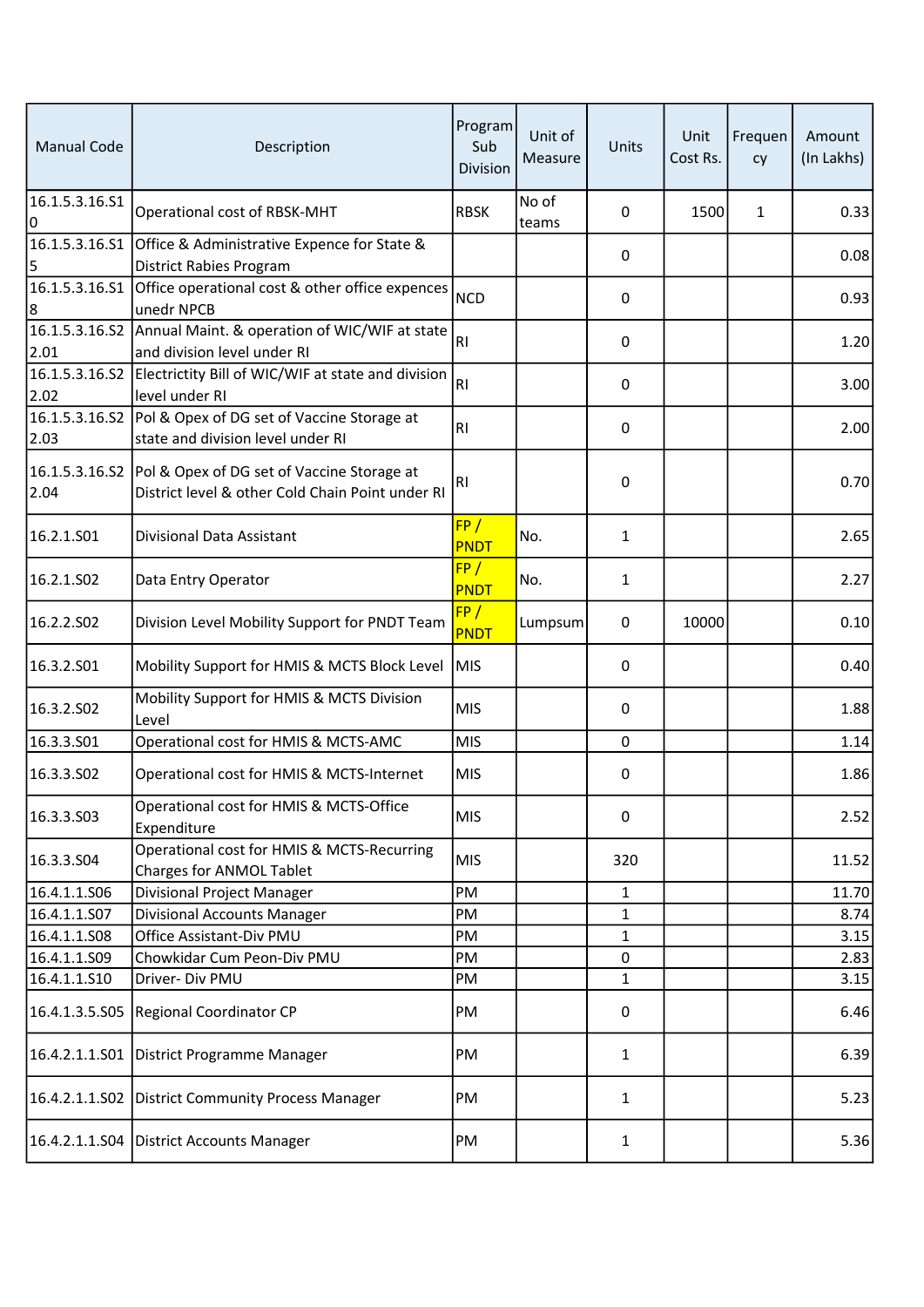| <b>Manual Code</b>             | Description                                          | Program<br>Sub<br>Division | Unit of<br>Measure | Units          | Unit<br>Cost Rs. | Frequen<br>cy | Amount<br>(In Lakhs) |
|--------------------------------|------------------------------------------------------|----------------------------|--------------------|----------------|------------------|---------------|----------------------|
|                                | 16.4.2.1.1.S05   District Data Cum Account Assistant | PM                         |                    | $\mathbf{1}$   |                  |               | 3.61                 |
| 16.4.2.1.1.S06   DEIC manager  |                                                      | <b>RBSK</b>                |                    | 1              |                  |               | 5.27                 |
| 16.4.2.1.1.S09 Support Staff   |                                                      | PM                         |                    | $\mathbf{1}$   |                  |               | 1.76                 |
|                                | 16.4.2.1.2.S01 RKSK Consultant                       | <b>RKSK</b>                |                    | $\mathbf{1}$   |                  |               | 4.39                 |
|                                | 16.4.2.1.2.S02 District Consultant(MH)               | MH                         |                    | 1              |                  |               | 4.94                 |
|                                | 16.4.2.1.2.S03 Division Consultant Quality Assurance | QA                         |                    | 1              |                  |               | 7.19                 |
|                                | 16.4.2.1.2.S04 District Hospital Quality Manager     | QA                         |                    | 3              |                  |               | 15.32                |
|                                | 16.4.2.1.2.S05 District Consultant Quality Assurance | QA                         |                    | $\mathbf{1}$   |                  |               | 6.09                 |
| 16.4.2.1.5.S01 M & E Officer   |                                                      |                            |                    | 0              |                  |               | 5.95                 |
|                                | 16.4.2.1.5.S02   M & E Assistant                     |                            |                    | 0              |                  |               | 1.98                 |
|                                | 16.4.2.1.7.S01 Accountant District Hospital          | FD                         |                    | $\overline{2}$ |                  |               | 5.91                 |
|                                | 16.4.2.1.8.S01   Programme cum Admin. Asst.          | QA                         |                    | 2              |                  |               | 4.13                 |
|                                | 16.4.2.2.2.S01 District Epidemiologist-CD-IDSP       | CD                         |                    | $\pmb{0}$      |                  |               | 7.99                 |
|                                | 16.4.2.2.2.S02 District Leprosy Consultant-CD-NLEP   | <b>CD</b>                  |                    | 0              |                  |               | 4.56                 |
|                                | 16.4.2.2.4.S01 Sr PMDT-TB HIV Coodinators            | CD                         |                    | $\pmb{0}$      |                  |               | 4.47                 |
|                                | 16.4.2.2.4.S02 PPM Coordinator                       | CD                         |                    | $\pmb{0}$      |                  |               | 0.86                 |
|                                | 16.4.2.2.4.S03 District Programme Coordinator        | <b>CD</b>                  |                    | 0              |                  |               | 5.33                 |
|                                | 16.4.2.2.5.S01 District Data Manager-CD-IDSP         | CD                         |                    | $\pmb{0}$      |                  |               | 3.73                 |
|                                | 16.4.2.2.6.S01 Senior Treatment Supervisor(STS)      | <b>CD</b>                  |                    | 0              |                  |               | 54.61                |
|                                | 16.4.2.2.6.S03 Senior TB Lab Supervisor(STLS)        | <b>CD</b>                  |                    | 0              |                  |               | 23.93                |
|                                | 16.4.2.2.7.S01 Accountant- Full time                 | CD                         |                    | 0              |                  |               | 3.65                 |
| 16.4.2.2.10.50<br>$\mathbf{1}$ | Driver-CD-RNTCP                                      | <b>CD</b>                  |                    | $\pmb{0}$      |                  |               | 2.43                 |
|                                | 16.4.3.1.1.S01 Block Programme Manager               | PM                         |                    | 11             |                  |               | 42.33                |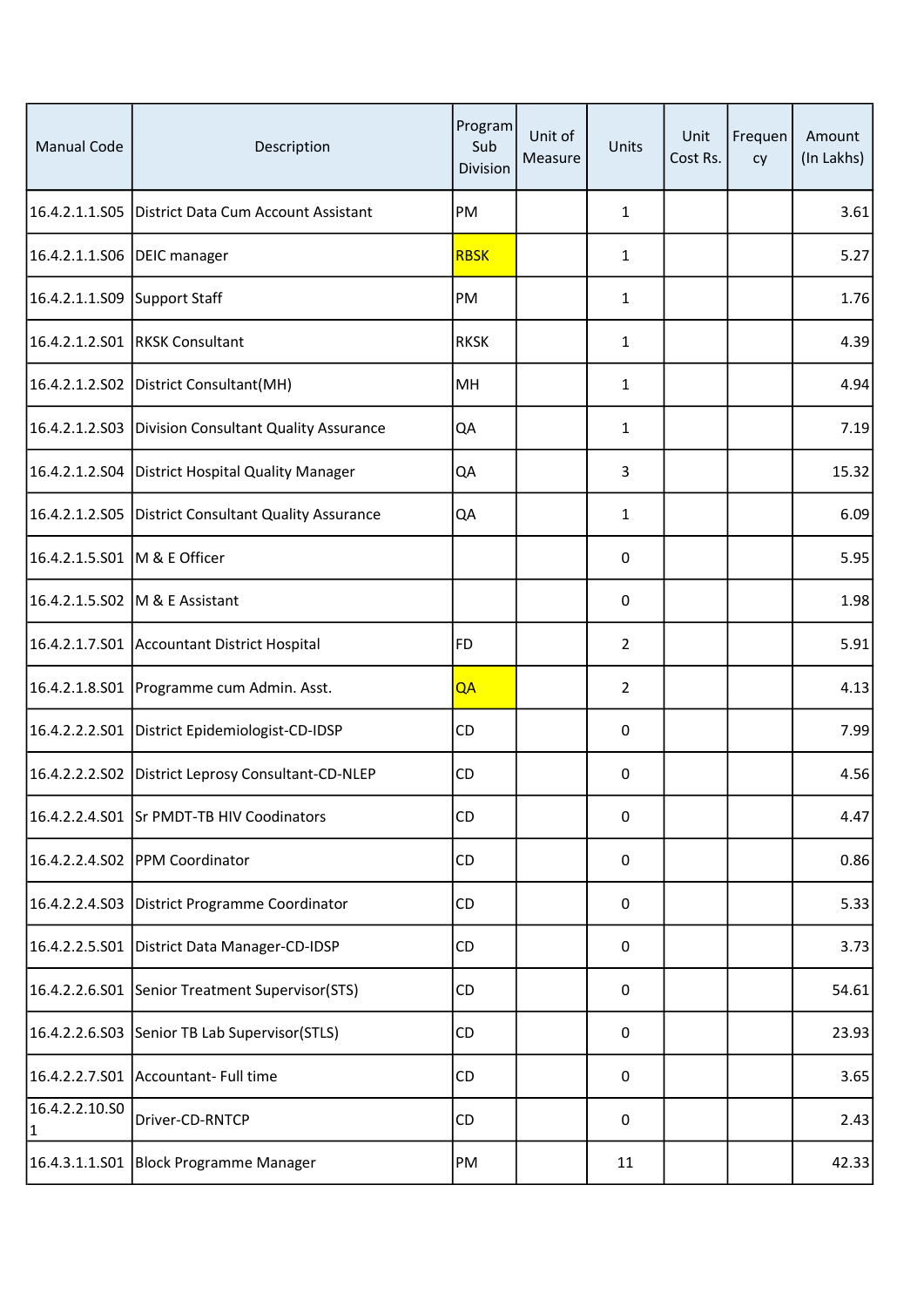| <b>Manual Code</b> | Description                                                             | Program<br>Sub<br>Division  | Unit of<br>Measure      | Units          | Unit<br>Cost Rs. | Frequen<br>cy | Amount<br>(In Lakhs) |
|--------------------|-------------------------------------------------------------------------|-----------------------------|-------------------------|----------------|------------------|---------------|----------------------|
|                    | 16.4.3.1.1.S02   Block Account Manager                                  |                             |                         | 11             |                  |               | 34.97                |
|                    | 16.4.3.1.1.S03   Block Community Process Manager                        |                             |                         | 0              |                  |               | 26.67                |
|                    | 16.4.3.1.9.S03   Data Entry Operator-HR                                 |                             |                         | $\overline{3}$ |                  |               | 7.42                 |
| 16.4.3.1.9.S04     | Data Entry Operator-MCTS OPR 820 MIS                                    | <b>MIS</b>                  |                         | 11             |                  |               | 27.07                |
| 16.4.3.1.9.505     | Data Entry Operator-MIS Outsource                                       | <b>MIS</b>                  |                         |                |                  |               | 0.70                 |
|                    | 16.4.3.1.9.S07   Data Entry Operator-RI                                 | R <sub>l</sub>              |                         | 0              |                  |               | 2.26                 |
| 16.4.3.1.9.508     | Data Entry Operator-RNTCP                                               | PM                          |                         | 0              |                  |               | 3.29                 |
|                    | 16.4.3.1.9.S11   Data Entry Operator- CD-IDSP                           | CD                          |                         | 0              |                  |               | 21.27                |
|                    | 16.4.3.1.9.S13   Data Entry Operator-NBCP-District                      | <b>NCD</b>                  |                         | 0              |                  |               | 1.45                 |
|                    | 16.4.3.1.9.S18   Data Entry Operator -CD-AES/JE                         | CD                          |                         | 0              |                  |               | 1.74                 |
| 17.2.1             | Telemedicine/ teleconsultation facility under<br>Ayushman Bharat H&WC   |                             |                         | 0              |                  |               | 23.64                |
| 17.4               | E-rakt kosh- refer to strengthening of blood<br>services guidelines     | <b>BLOOD</b><br><b>CELL</b> | No of<br>Facility       | 0              | 1000             | 12            | 0.12                 |
| 17.8.S05           | Internet Cost to ASHA & AF at HWC                                       |                             |                         | $\mathbf 0$    |                  |               | 2.81                 |
| 18.16              | <b>Strengthening of CAC Training Centers</b>                            | FP/CAC                      | No of<br>centres        | 1              | 50000            |               | 0.50                 |
| 18.17              | Counseling training for Service Provider                                | FD                          | No of<br><b>Batches</b> | 1              | 49540            |               | 0.50                 |
| 18.23              | <b>NBSU &amp; NBCC Register</b>                                         | CH                          | No of<br>register       | 49             | 350              | $\mathbf{1}$  | 0.17                 |
| 18.29              | Uniform Case Sheet of Pediatrics                                        | <b>CH</b>                   | No of<br>format         | 5468           | 14               | 1             | 0.77                 |
| U.1.3.1            | Operational Expenses of UPHCs (excluding<br>rent)                       | <b>NUHM</b>                 | No.'s                   | 6              | 8000             | 12            | 5.76                 |
| U.2.1.2.S01        | Vehicle for RBSK Urban                                                  | <b>RBSK</b>                 | No of<br>Vehicles       | $\mathbf{1}$   | 33000            | 6             | 1.98                 |
| U.2.2.1            | Mobility support for ANM/LHV                                            | <b>NUHM</b>                 | No.'s                   | 22             | 500              | 12            | 1.32                 |
| U.2.3.1            | <b>UHNDs</b>                                                            | <b>NUHM</b>                 | No.'s                   | 22             | 1000             | 12            | 2.64                 |
| U.2.3.2            | Special outreach camps in slums/ vulnerable<br>areas                    | <b>NUHM</b>                 | No.'s                   | 6              | 3250             | 12            | 2.34                 |
| U.3.1.1.1          | Incentives for routine activities                                       | <b>NUHM</b>                 |                         | 65             |                  |               | 15.06                |
| U.3.1.1.2          | ASHA incentives for Ayushman Bharat Health &<br>Wellness Centres (H&WC) | <b>NUHM</b>                 |                         | 32             |                  |               | 3.60                 |
| U.3.1.1.3.S01      | Incentive for Health Promotion Day for ASHAs                            | <b>NUHM</b>                 | No.'s                   | 35             | 200              | 12            | 0.84                 |